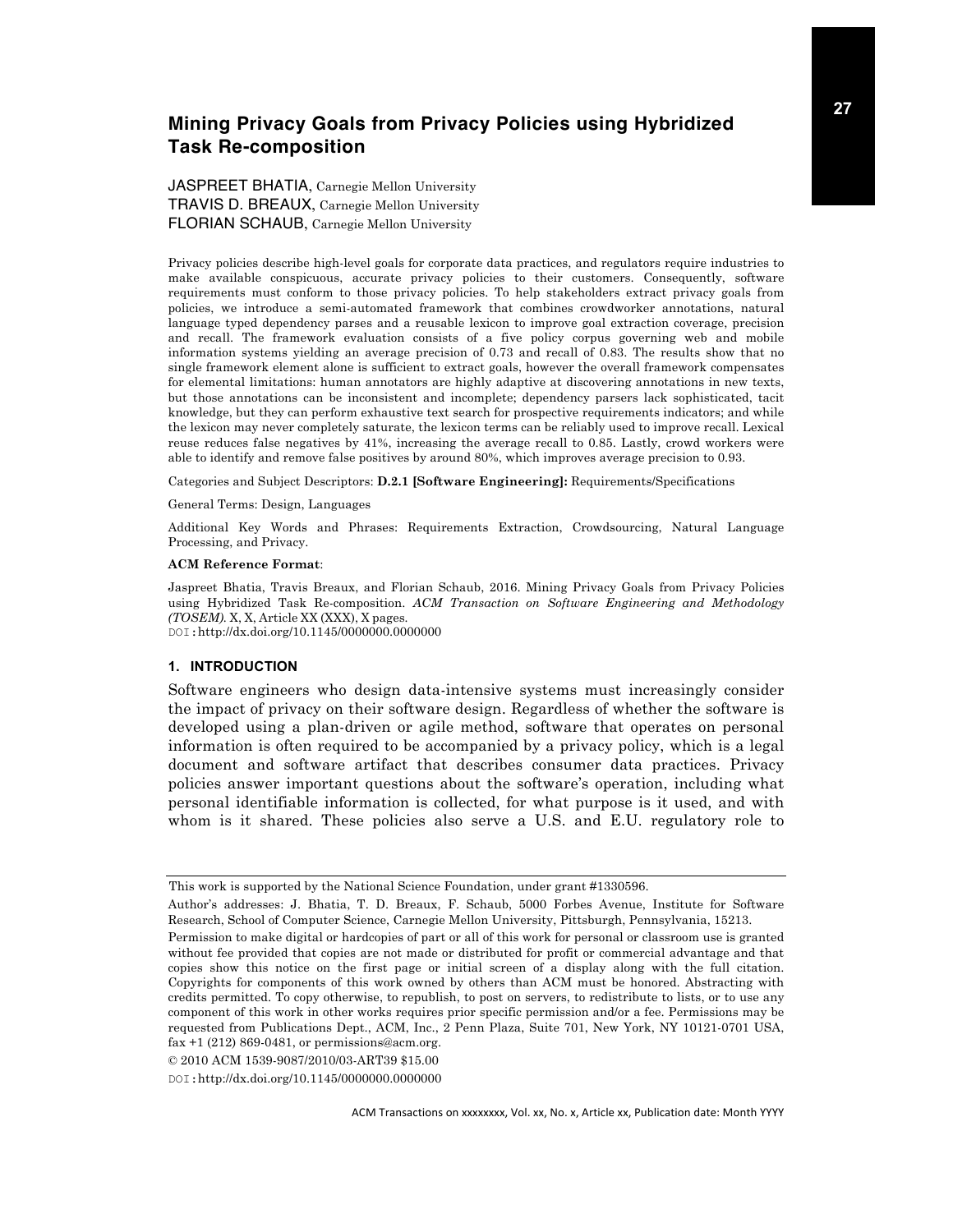increase data transparency [Reidenberg et al. 2015], and they are used to conduct market surveillance<sup>1</sup> on industry data practices. The transparency benefits of privacy policies include that consumers can learn how companies use their personal data, while software developers can learn how their third party service providers protect or put at risk their users' data. User data may be put at risk, for example, when a third party advertising library acquires that data for use under a more permissive thirdparty privacy policy.

Methods exist that can be used to help regulators and developers analyze privacy policies. These techniques are based on privacy goals, which describe actions of a system or stakeholder and that are performed on an information type, such as "collecting your e-mail address" or "sharing your location." Goals are also linked to software requirements through goal refinement [Dardenne et al. 1993]. Antón and Earp introduced a privacy requirements taxonomy based on the manual extraction of privacy goals from privacy policies [Antón and Earp 2004]. Their taxonomy enumerates privacy vulnerabilities that cover threats due to over-collection, storage and sharing, among others, which engineers can use to perform privacy risk analyses early in the software design lifecycle. The taxonomy was implemented in the Privacy Goal Management Tool (PGMT) to later discover how ChoicePoint, a data broker, introduced vulnerabilities by aggregating consumer information across multiple services [Otto et al. 2007]. Breaux et al. formalized privacy goals in Description Logic [Breaux et al. 2009], which were adopted by the Eddy privacy specification language for detecting conflicting privacy goals [Breaux et al. 2014] and for tracing data flows across policies in a service composition [Breaux et al. 2015]. Privacy goal tracing across policies is especially important when developers want to know how their third parties may use their users' personal information. Finally, privacy goals appear in other requirements analysis techniques, such as the socio-technical system requirements framework for managing confidentiality goals [Paja et al. 2015] and the Nòmos 3 framework [Ingolfo et al. 2014].

These above techniques show promise in improving privacy policy analysis, yet they all depend on the ability to extract privacy goals from policies, which requires significant time and effort. Based on the number of websites browsed by an average user, and the time required to read a privacy policy, McDonald and Cranor estimate the average user must spend 181–304 hours per year reading privacy policies [McDonald and Cranor 2008]. While developers may need to read fewer privacy policies to assess third party software, the number of services they rely on can still range from tens to hundreds, depending the complexity of the service composition [Lin et al. 2012].

To address the challenge of extracting privacy goals from privacy policies, we describe an empirically evaluated framework that facilitates the extraction of privacy goals from privacy policies using a hybrid combination of crowdsourcing and natural language processing (NLP). In our framework, crowd workers provide phrase-level policy interpretations through small 30-60 second tasks, called micro tasks. To keep the tasks small and affordable, we employ typed dependency parsing based on part-

<sup>&</sup>lt;sup>1</sup> Since 2013, the Global Privacy Enforcement Network (GPEN), a global coalition of data protection agencies, conducts annual privacy policy sweeps, in which they analyze 1–2,000 privacy policies of online services and mobile apps in a concerted effort.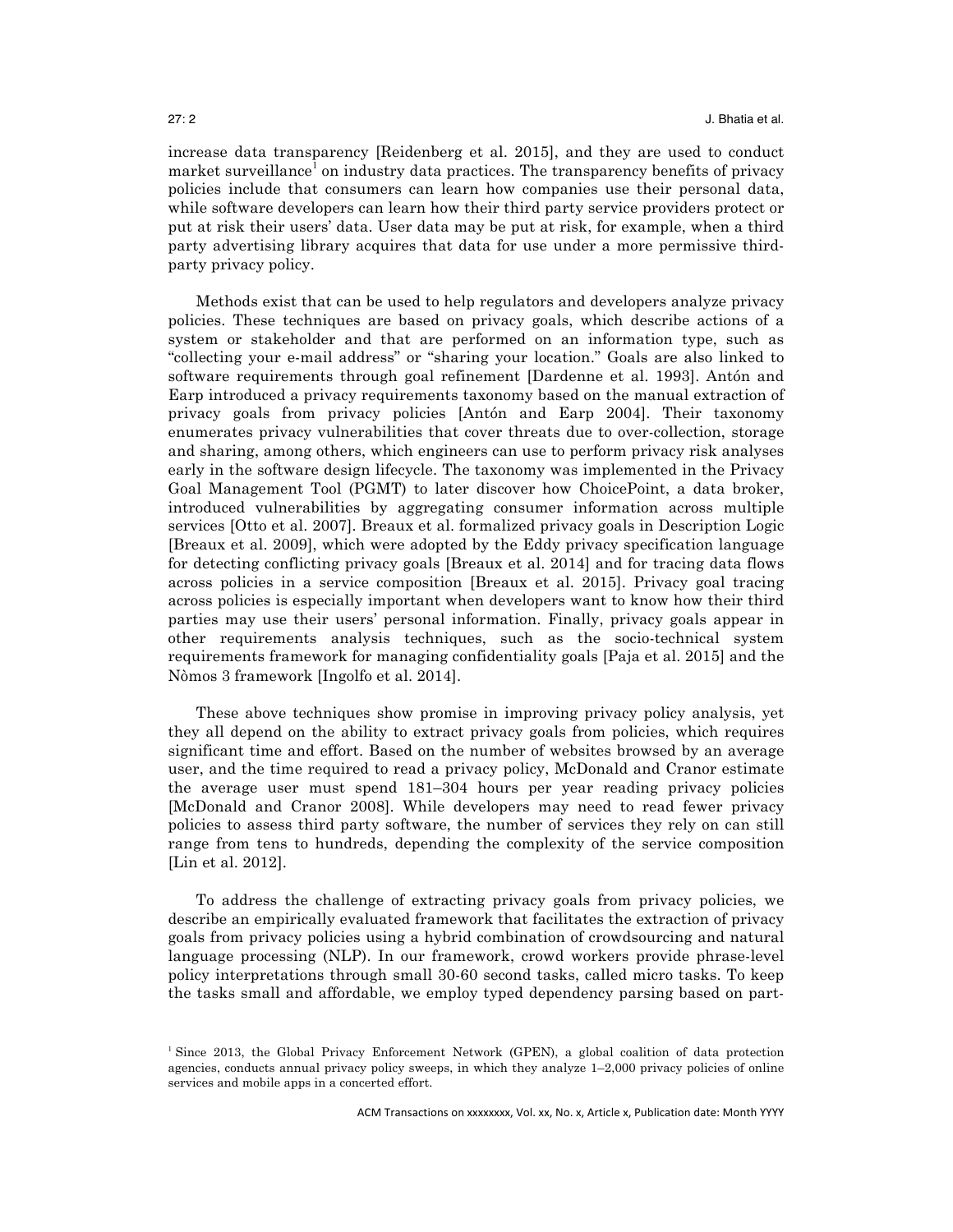of-speech (POS) tagging to compose worker annotations into privacy goals, and thus partially automate privacy goal extraction.

The remainder of this paper is organized as follows: in Section 2, we review related work; in Section 3, we introduce our hybrid framework; in Section 4, we present our results from validating the framework with a corpus of five privacy policies; in Section 5, we discuss the threats to validity and in Section 6, we report our discussion and future work.

# **2. RELATED WORK**

We review related work on requirements extraction from text and from crowdsourcing annotations.

### **2.1 Requirements Extraction**

Privacy goals are a semi-formal, canonical representation of what data action is performed on which kind of information. The translation from text to formal and semi-formal specifications has long been a challenge. Abbot et al. were among the first people to propose mining program descriptions from text for object-oriented design [Abbot et al. 1983]. Later, Antón introduced the goal-based requirements analysis method (GBRAM) and heuristics to extract goal specifications from text [Antón 1997]. Goals range from high- and low-level actions to be maintained, achieved and avoided by the system [Dardenne et al. 1993]. Antón and Earp applied GBRAM to mine privacy goals from privacy policies [Antón and Earp 2004], and Breaux and Rao showed how to extract data flow requirements from privacy goals described in privacy policies [Breaux and Rao 2013]. In this prior work, however, the task of extracting goals from policies required training of expert analysts, and high motivation and vigilance that limits the ability to analyze systems of increasing size and complexity. In this paper, we extend this prior work with a narrow focus on privacy goals describing the collection, use, transfer and retention of consumer information with the intent of automating extraction to address the limitations posed by training and expert requirements in prior work.

Majority of the requirements documents and other sources of requirements are written in natural language and consequently numerous efforts have been made to utilize NLP techniques to aid the automated analysis of requirements and to perform other RE tasks [Kof 2004]. These include automatically extracting requirements and goals from text documents, building models from requirements specifications and identifying ambiguity in requirement documents among others. Liu et al. use dependency parsing and pre-defined pattern matching rules to extract relations needed to build i\* strategic dependency models [Liu et al. 2014]. We also employ dependency parsing in our approach, however, we seek to maximize precision and recall without curating a rule set. Such rule sets greatly improve precision and recall, but at the cost of continuously needing to update the rule set with each new corpora encountered. Casagrande et al. applied phrase structure grammar to a smartmetering research paper corpus to extract research goals [Casagrande et al. 2014]. Their evaluation of the automated method against 44 manually annotated papers produced a precision  $= 0.1$ , and recall  $= 0.7$ . In our work, we achieve similar results using dependency parsing—a related NLP technique—with precision near 0.2 and recall near 0.7 (see Table V). However, our results go further to show that the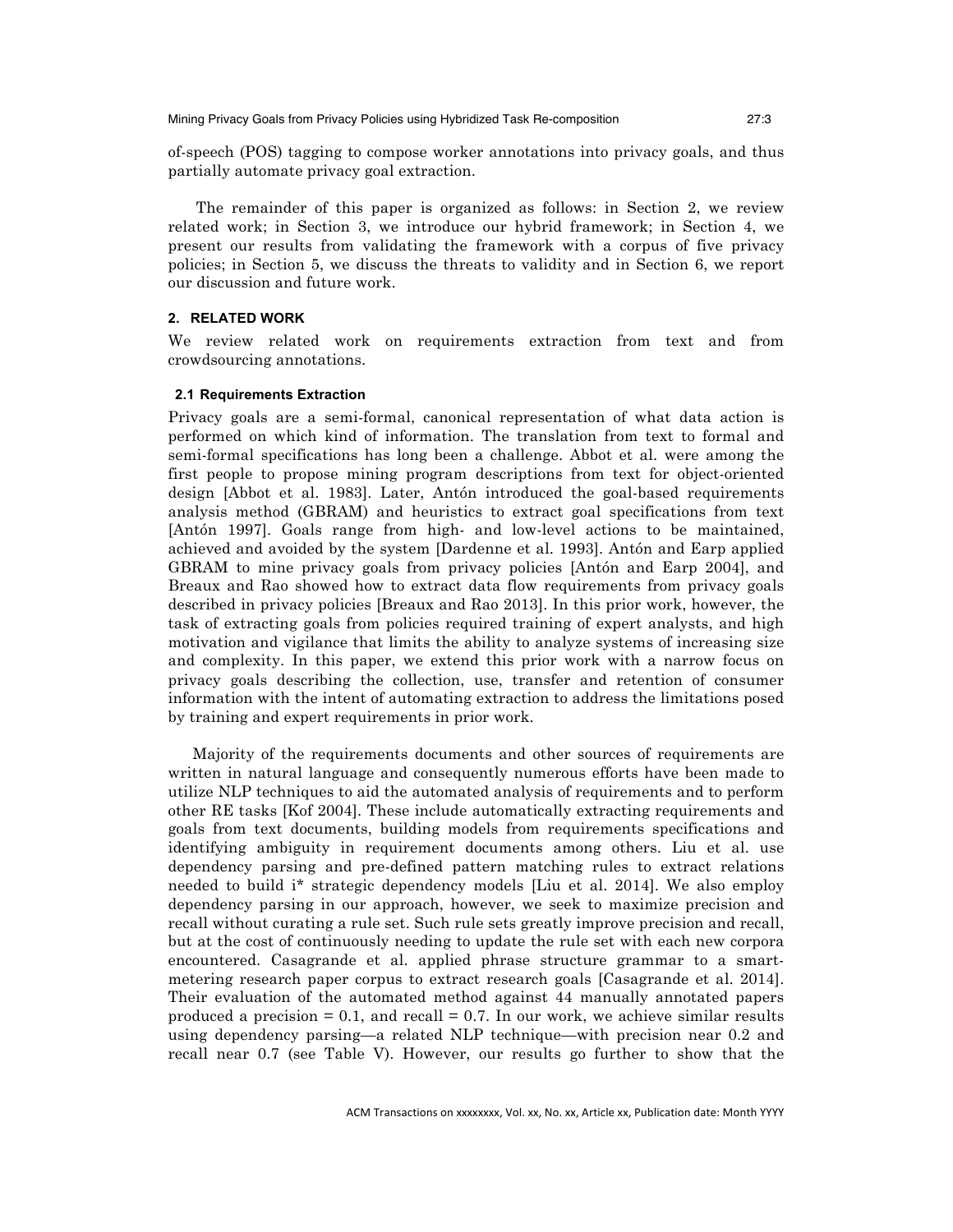addition of crowd worker micro data improves precision to 0.64–0.79 and recall to 0.69–0.96 (see Table 7).

A significant challenge in extracting requirements from text is the problem of ambiguity [Kamsties 2006]. Berry et al. introduced the Ambiguity Handbook that describes ambiguity in requirements specifications and legal contracts, and they present several strategies for avoiding and detecting ambiguities [Berry et al. 2003]. Furthermore, object oriented analysis models of the specified system can be used to identify ambiguities and inconsistencies [Popescu et al. 2008]. More recent work has focused on using machine learning algorithms based on heuristics drawn from human judgments, to identify nocuous coordination and anaphoric ambiguities in requirements [Yang et al. 2010; Yang et al. 2011]. This approach still requires human interpretation to detect and resolve ambiguity. In our approach, semantic ambiguity arises when certain verbs indirectly indicate company data practices (e.g., "chatting with friends online" can mean that companies "collect chat logs," the latter being less ambiguous about whether collection occurs). To discover these practices, we rely on crowd workers to disambiguate the text to identify relevant actions and information types. Because crowd workers vary in their ability to perform these inferences, we rely on crowd worker consensus to select likely candidates that we then compare to the expert analysis.

# **2.2 Crowdsourcing Annotations and Extraction**

Crowdsourcing facilitates tackling problems that remain hard to solve with automated methods by leveraging human intelligence, typically provided by nonexperts [Quinn and Bederson 2011]. Sabou et al. note that crowdsourcing plays a major role in natural language processing (NLP) as an affordable, large-scale means to acquire corpora and train and evaluate extraction methods [Sabou et al. 2012]. Crowdsourced annotations from non-experts have also been shown to be comparable to expert annotations for certain annotation tasks, such as word similarity, word sense disambiguation and textual entailment recognition [Snow et al. 2008]. Crowdsourcing has also been employed for requirements elicitation: StakeRare uses social networks and collaborative filtering to elicit and prioritize user requirements [Lim and Finkelstein 2012]. Breaux and Schaub studied three tasks to extract privacy goals from policies relying only on untrained crowd workers [Breaux and Schaub 2014]. They show that task-decomposition, which requires splitting the goal extraction task into micro tasks, yields better results with lower cost compared to expert analysts. The framework presented herein is based on this observation and employs NLP-based techniques to recompose the micro task results into privacy goals. We now discuss crowdsourcing in extraction-related tasks and challenges in crowdsourcing text annotations.

In order to leverage the potential of crowdsourcing for annotating and extracting information from natural language text a number of challenges need to be addressed. André et al. [André et al. 2014] identify major challenges in having non-experts (novices) perform the annotations, having a transient workforce, and the need to resolve conflicting (and potentially erroneous) annotations. We now discuss these challenges in detail.

Novices have been shown to operate on different levels of abstraction compared to experts [Tanaka and Taylor 1991] and may ignore features that are apparent to experts [Rosch et al. 1976]. In the context of the categorization and representation of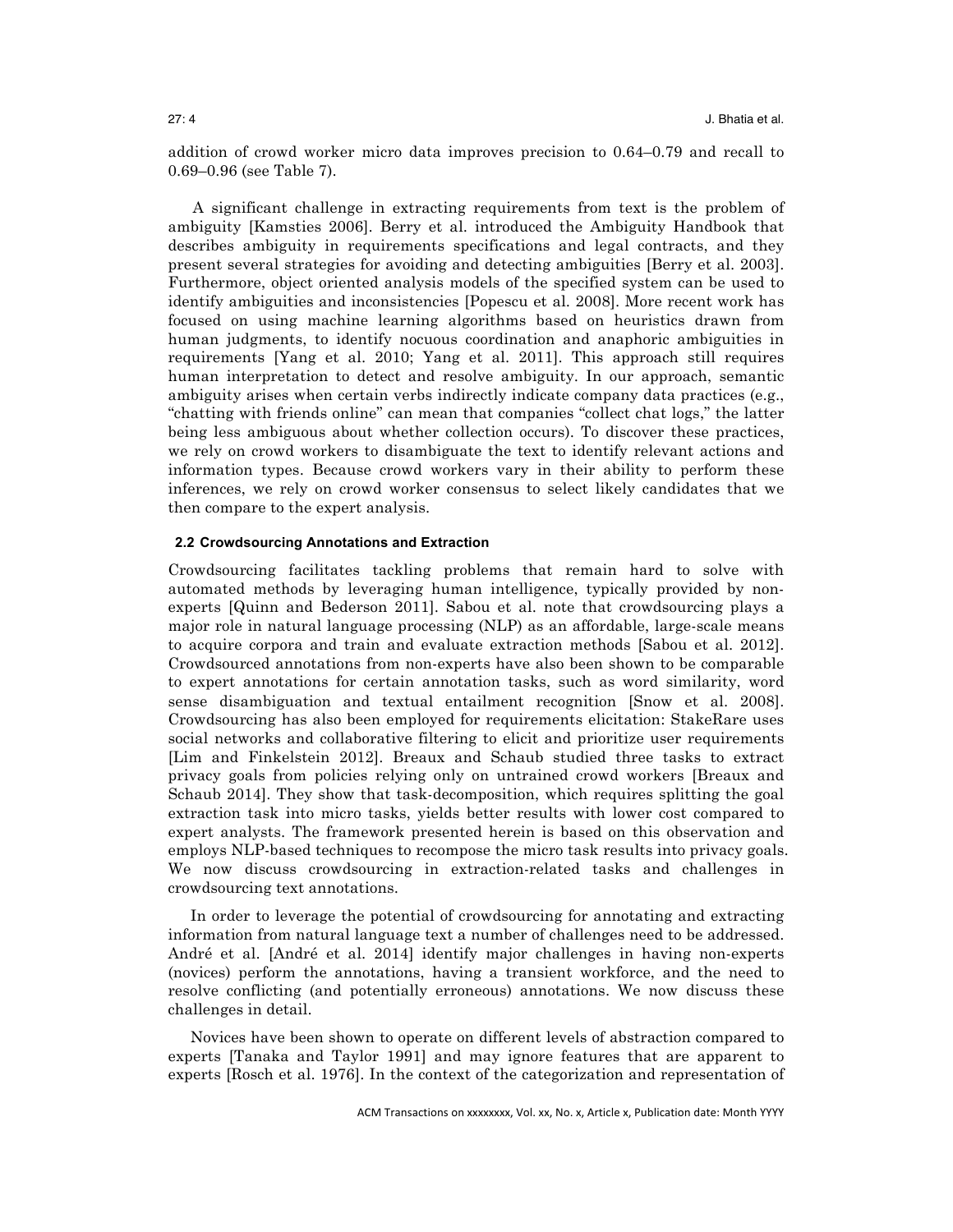physics problems, Chi et al. find that novices have different mental models than experts and may categorize problems using surface features rather than deep structure [Chi et al. 1981]. While prior knowledge guides expert reasoning, novices' reasoning may be decontextualized [Shafto and Coley 2003]. This means that it may be more difficult to obtain novice interpretations that match an expert's understanding in areas that require prior knowledge, yet it also provides the opportunity to gain insights on how laypersons reason about certain topics [André et al. 2014]. This theoretical basis informs our decision to choose a decomposition approach, in which the goal mining task is decontextualized into micro tasks that do not require expert knowledge about privacy goals and vulnerabilities.

Task design plays an important role in obtaining high quality annotations from crowd workers. Tasks are usually decomposed into smaller micro tasks for crowdsourcing [Allahbakhsh et al. 2013]. Micro tasks can be assigned to multiple workers and individual annotations can be aggregated with different approaches [Hung et al. 2013] to obtain annotation reliability based on consensus. Reducing ambiguity and complexity of individual tasks and their instructions further improves result quality [Quinn and Bederson 2011]. Cheating can be discouraged by ensuring that cheating would require as much effort as completing the task honestly [Allahbakhsh et al. 2013]. Willett et al. further suggest to provide meaningful examples and feature-oriented prompts, to use detailed questions to focus the crowd workers' attention, and use highlighting and pre-annotations where appropriate [Willett et al. 2012].

A difficult problem is the aggregation of multiple worker annotations, as well as the recombination of answers obtained from multiple micro tasks into a coherent interpretation. Statistics can be used to remove outliers, but workers can also help in validating aggregated results [Sabou et al. 2012]. Hung et al. compared multiple result aggregation strategies and distinguished between non-iterative approaches, in which aggregation occurs after all annotations have been collected, and iterative approaches, in which the analysis of annotations influences the issuance of additional tasks, i.e., new tasks are issued to address weaknesses in previously collected task data [Hung et al. 2013]. They find that expectation maximization and supervised learning from multiple experts achieve the highest accuracy and are robust against cheaters. Zhang et al. propose a positive label frequency threshold approach [Zhang et al. 2013], which is similar to majority voting but takes into account that labels may be noisy and imbalanced due to certain response biases. Verroios and Bernstein propose Context Trees to recursively combine local summaries into a global interpretation of complex data [Verroios and Berstein 2014]. CrowdForge is a general-purpose framework for crowdsourcing complex and dependent tasks with a map-reduce approach, in which workers can decide how to subdivide a task [Kittur et al. 2011]. Result aggregation can be automated or partially performed by workers.

# **3. TASK RE-COMPOSITION FRAMEWORK**

We now introduce our task re-composition framework, which combines human text interpretation with automated natural language processing to *re-compose* crowd worker micro task data into partial goal specifications based on the Eddy specification language [Breaux et al. 2014]. We present an example specification in Eddy's SQL-like syntax: the P indicates a permission, which is followed by a canonical description of the action COLLECT, the information type email-contacts,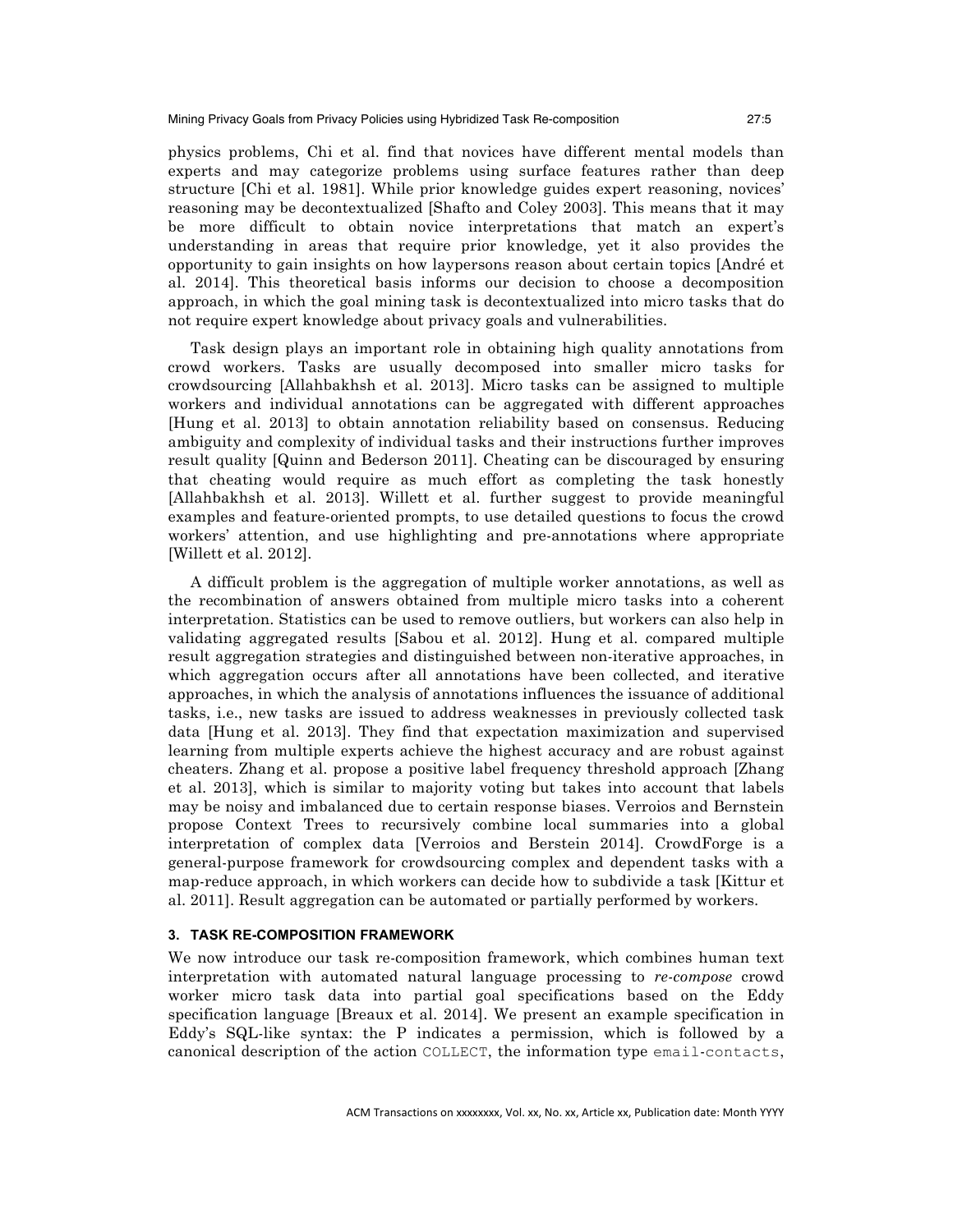the source keyword FROM and the actor from whom the information is collected (zynga-users**)**, and finally the purpose keyword FOR followed by the purpose:

### **P COLLECT email-contacts FROM zynga-users FOR anything**

These specifications are formalized in Description Logic, which is used to detect conflicts in policies [Breaux et al. 2013]. In this paper, we aim to recompose microtask data to create a partial goal specification that includes the *action* and the *information type*, whereas we leave the *actor* and *purpose* for future work. We chose Eddy as our target language for expressing privacy goals, because it provides techniques for formally tracing data flows across privacy policies [Breaux et al. 2015]. However, manual extraction of the prerequisite privacy goals from policies to enable this traceability across thousands of policies is cost-prohibitive. The approach described herein aims to address this limitation

Figure 1 provides an overview of our hybrid framework that consists of two kinds of manual tasks (square boxes): tasks performed by an analyst, once (white boxes), or tasks performed by the crowd workers (red boxes); automated steps performed by tools (circles) and a reusable lexicon (parallelogram). The arrows point in the direction of data flows, e.g., illustrating where crowd worker annotations are sent to automated tasks; the solid vs. dotted lines signify separate but overlapping flows. We now discuss each step in more detail.



Fig. 1. Task re-composition workflow; red boxes represent crowd worker tasks.

During steps 1 and 2, the analyst prepares the input text to the NLP tools used in steps Y, B1 and B2 and the crowd worker platform, in this case Amazon Mechanical Turk (AMT), which is used in steps 3 and 4. These steps are performed manually by an analyst, once for each policy at present, because they require relatively little time (a few minutes per policy). For step 1, the input text begins as a text file, which may be extracted from a HTML or PDF document. For step 2, the analyst itemizes the text into paragraphs, averaging 90-120 words, that can be annotated in less than one minute by crowd workers, while ensuring that each paragraph's context remains undivided. For example, the analyst ensures that lists are not separated across tasks, and that anaphoric references, such as "it" or "this," are contained in the same paragraph as the noun phrases to which they refer. This invariant can lead to paragraphs that exceed 120 words, which is balanced by smaller 50-60 word paragraphs. The 120-word average limit determines the average time required by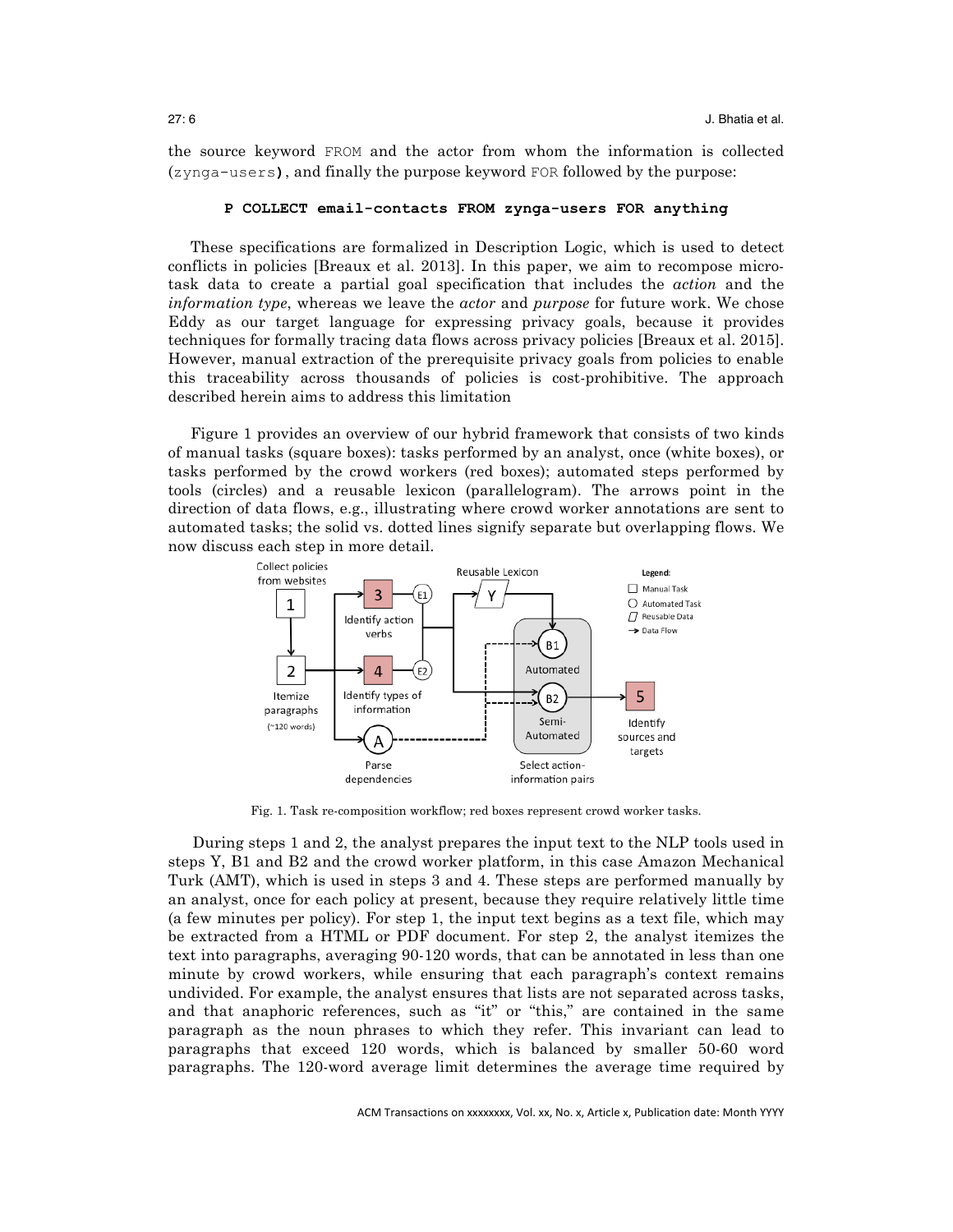one worker to annotate a paragraph, which we set to 60 seconds. This average time provides workers small, but frequent micro breaks between tasks and it allows workers frequent opportunities to stop annotating text whenever they feel fatigue or boredom. Because the tasks are small and independent, workers can stop at any time and workers need not complete all of the tasks for a single policy: subsequent workers can be given tasks that continue where previous workers stopped working. The small tasks also allow us to better distribute the risk of low-performing crowd workers and the associated costs.

# **3.1 Crowd Worker Micro Tasks**

Steps 3 and 4 are crowd worker micro tasks that ask workers to annotate phrases in one of two ways: for step 3, workers are asked to label action verbs that describe information collection, use, transfer or retention, as shown in Figure 2. Following simple instructions, workers see the  $\sim$ 120-word paragraph and are tasked to select and annotate relevant phrases using their mouse and keyboard. The annotated phrases are color coded to correspond to the label selected by the worker. The micro task for step 4 is similar, except that instead of distinguishing among four kinds of actions, workers are asked to identify noun phrases that correspond to any kind of information. In both steps 3 and 4, the results are captured and recorded as part of an AMT batch result, wherein we asked five workers to annotate each paragraph. This number of workers was determined in prior work, which showed worker agreement for 2/5 workers correlates with high precision and recall for these tasks [Breaux and Schaub 2014].

Click here to read the expanded instructions with an example.

Short Instructions: Select the action verbs with your mouse cursor and then press one of the following keys to indicate when the verb describes an act to:

- Press 'c' for collect any act by Zynga to collect information from another party, including the user
- Press 'u' for use any act by Zynga or another party to use or modify information for a particular purpose
- Press 't' for transfer any act by Zynga to transfer or share information with another party, including the user
- Press 'r' for retain any act by Zynga to retain, store or delete information

In the following paragraph, any pronouns "We" or "Us" refer to the game company Zynga, and "you" refers to the Zynga user.

### Paragraph:

We may collect or receive information from other sources including (i) other Zynga users who choose to upload their email contacts; and (ii) third party information providers.

**Submit Query** 

```
Clear Last
 Clear All
```
Fig. 2. Crowd worker micro task to annotate information actions.

As shown in Figure 1, the results from steps 3 and 4 are combined with a dependency parse of the paragraphs to select action-information pairs in steps A, B1, B2, which we now discuss.

### **3.2 Dependency Parsing and Pair Selection**

In step A, we apply typed dependency parsing to the individual sentences from the micro task text input using the Stanford dependency parser [Marne et al. 2006]. Typed dependencies are binary relations between a first term, called the *governor*, and a second term, called the *dependent*. We present an example sentence with the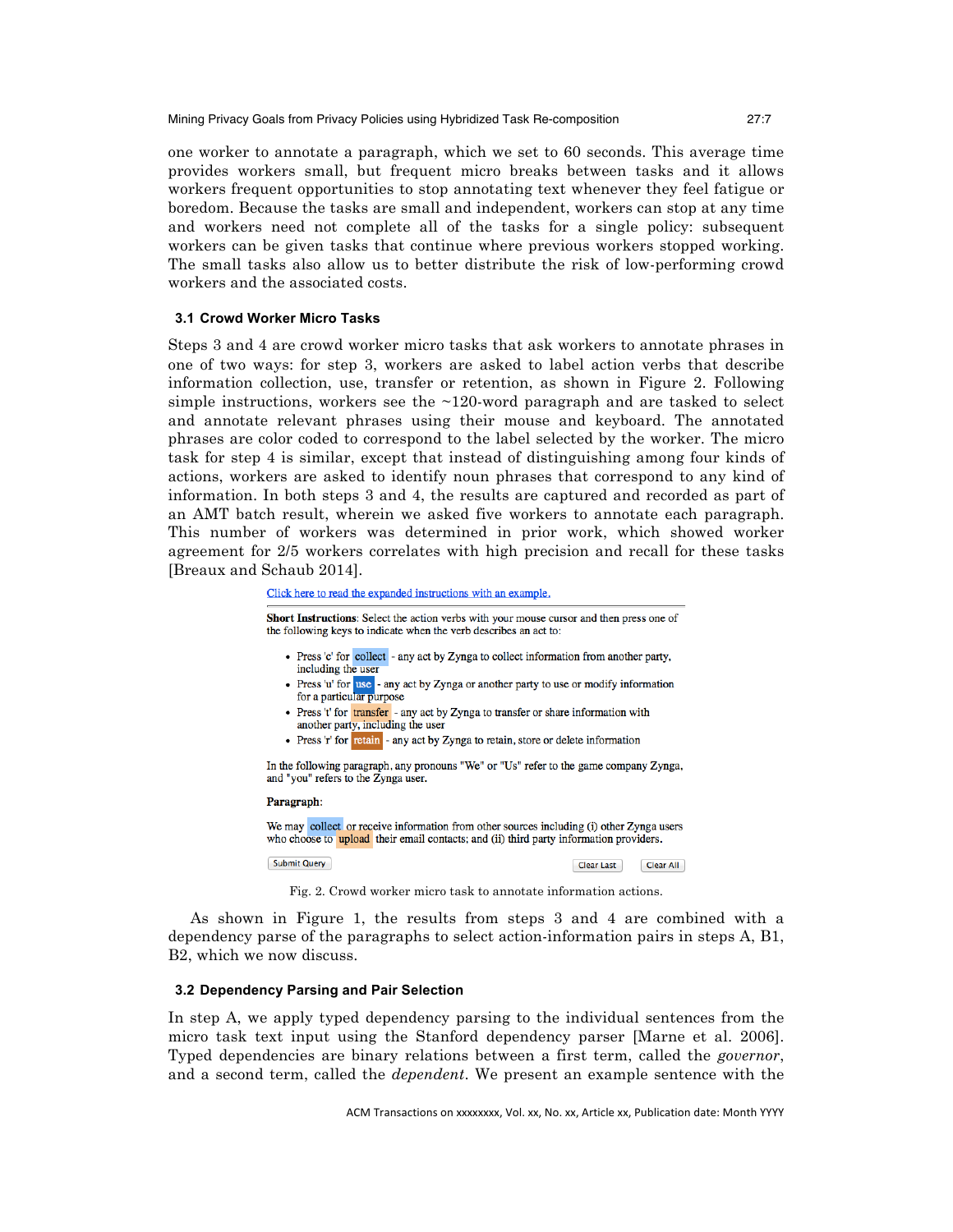corresponding collapsed, CC-processed dependencies (collapsed dependencies with propagation of conjunct dependencies) for each word in the sentence in Figure 3. Commonly found dependency types include *nsubj*, which is the nominal subject of the sentence, and *dobj* or direct object of a verb phrase. One advantage of dependency parsing is that the parser splits phrases along conjunctions and it links modifiers to nouns. However, natural language ambiguity can lead to errors in parsing. For example, Figure 3 presents three dependences *dobj(collect, providers), dobj(collect, information),* and *dobj(upload, contacts).*



Fig. 3. Stanford dependency parse of micro task input text

The first dependency *dobj(collect, providers)* is incorrect: the sentence author likely did not mean that the website "collects third party information providers;" rather, the providers are a second example of "from whom" that information is collected. Thus, we assume some degree of inaccuracy produced by the typed dependency parser. However, the second two dependencies are correct and they indicate prospective goals about which we can ask additional questions: "from whom is information collected" (a collection goal), and "by whom are contacts uploaded" (a transfer goal). Our approach to select action-information type pairs is limited by the accuracy of the Stanford Parser.

We propose two different approaches, denoted by steps B1 and B2, to select the action-information type pairs using the typed dependencies. The typed dependencies are combined with crowd worker annotations in step B2, wherein we perform action– information pair selection to identify actions (typically verbs) that should be paired with information types (typically noun phrases). Step B2, is a semi-automated approach that requires manual annotations for the actions and information types, which are obtained from the crowd workers.

In order to automate this process of obtaining the action and information types, we propose an alternate approach in step B1, which is a fully automated approach. In this step, we use the action and information type lexicon, to identify actions and information types in the policy statements using a simple keyword match between the lexicon and policy terms. We combine these identified actions and information types in each statement with the typed dependencies of the statement to determine if the action and information type are linked by a typed dependency or not. If linked, the corresponding action-information type pair is selected as a candidate partial goal specification. We use two general strategies for both steps B1 and B2 for linking action-information pairs: (1) we first identify *direct* dependencies, in which both the governor and dependent were separately annotated by either the lexicon for B1 or by crowd workers for B2 in the action and information type tasks; and (2) we identify *indirect* dependencies that consist of two typed dependencies, each one containing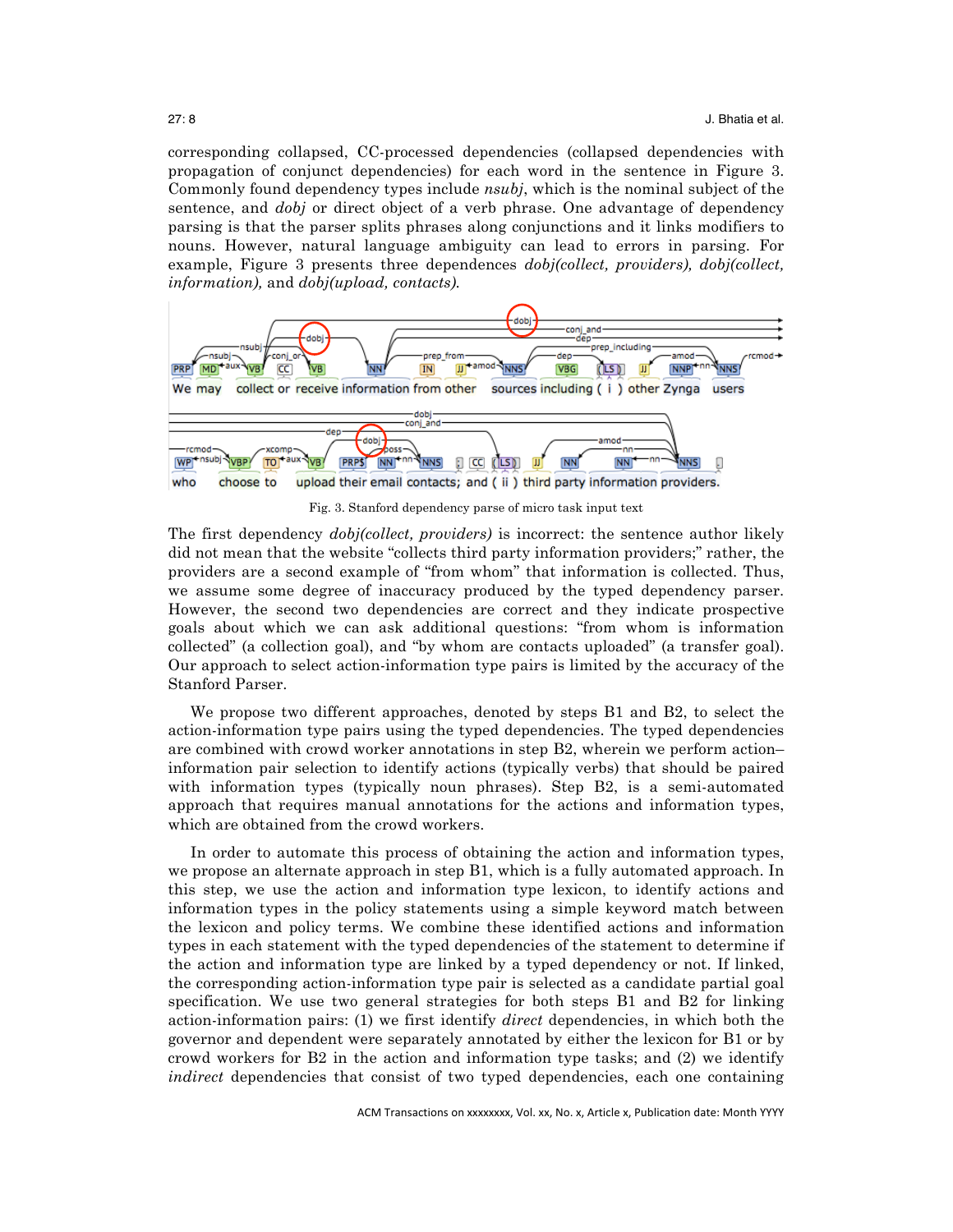one lexicon- or worker- annotated term and sharing a third term, which may not have been annotated. We only consider terms that have been annotated by the lexicon in step B1 or by two or more crowd workers in step B2 based on prior work that shows 2/5 workers produce high precision and recall for these tasks [Breaux and Schaub 2014]. In Figure 3, for example, *dobj(upload, contacts)* is a direct dependency, if "upload" was annotated by two or more workers in the action task, and "contacts" was annotated by two or more workers in the information type task. In addition, in Figure 3, *dobj(collect, information)* and *cc\_or(collect, receive)* comprise an indirect dependency that links *receive* to *information* via the *cc\_or* typed dependency for the English conjunction "or". In our evaluation, we are interested in identifying which dependency types are high confidence, meaning, they maximize true positives and minimize false positives.

Next, we introduce the lexicon as a means to collect and reuse knowledge about annotated actions and information types to improve recall (missing true positives in step B2) and to develop the fully automated approach for step B1.

### **3.3 Reusable Lexicon and Entity Extraction**

Lexicons are used to bootstrap requirements analysis by re-using terms frequently seen in particular domains. In our work, we build the lexicon using crowd worker annotations from steps 3 and 4 in Figure 1 for 30 privacy policies to attempt fully automated goal finding. The lexicon is constructed from action and information type entities, which are unique textual descriptions needed to identify recurring instances of the same concept. For instance, the entities in the lexicon should enable us to resolve synonyms, plurals and singular forms of information types (e.g., "email address" is basically the same concept as "email addresses"). In steps E1 and E2, we apply an entity extraction technique on the annotated verb and noun phrases provided by the crowd workers to extract the individual entities (information types) from the annotated phrases. These phrases may consist of ambiguous lists and clauses that obfuscate the unique entities. The entity extractor was first evaluated on 3,850 crowd worker information type annotations [Bhatia and Breaux 2015]. In Section 4.4, we present an extended evaluation on 7,682 annotations from 30 policies and results of applying the acquired lexicon to the re-composition framework.

The entity extractor workflow is presented in Figure 4. The extractor first tests whether a worker annotation is a list (i.e., it contains a common list delimiter, such as a comma, semi-colon or POS-tagged English conjunction CC). If an annotation does not contain a list delimiter, then we test whether the annotation describes a single entity by checking the annotation's POS tag sequence against a well-known regular expression  $NP + CL$  that matches a noun phrase (NP) followed by a clause  $(CL)$  expressed as standard POS tags<sup>2</sup> as follows [Justeson and Katz 1995]:

> $NP=((JJ|RB|VBG|VBD|NN\S?|NN\S?\SPOS)\s)*(NN\S?)$  $CL = (\s(IN)PRP|TO|VBG|VBN|WDT|WP)\s.*$ ?

ACM Transactions on xxxxxxxx, Vol. xx, No. xx, Article xx, Publication date: Month YYYY

 $^2$  *IN: Preposition or subordinating conjunction, JJ: Adjective, NN: Noun, POS: Possessive ending, PRP: Preposition, TO: to, RB: Adverb, VBD: Verb, past tense: VBG Verb, gerund or present participle, VBN Verb, past participle.*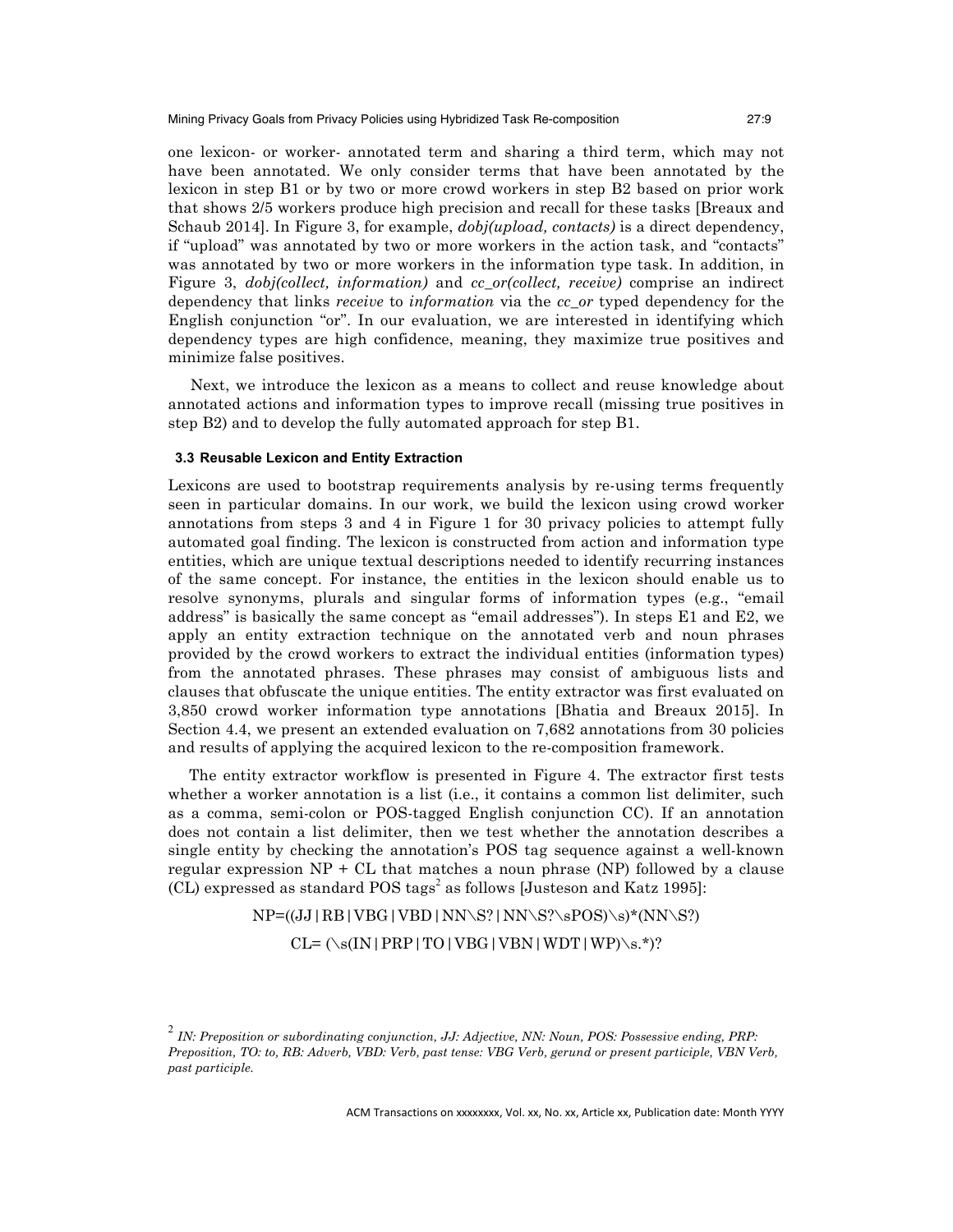Based on our analysis of 30 policies, 71.4% of the worker supplied information type annotations describe single entities, and the remaining 28.6% describe lists. For lists, the extractor checks whether the annotation describes a modified noun, which comprises 1.9% of annotations. This case includes lists of conjoint adjectives followed by a noun (e.g., "aggregate, statistical information"), as well as disjoint lists (e.g., "geographic and demographic information"). Disjoint lists are split to distribute the modifiers separately across the nouns (e.g., to yield "geographic information" and "demographic information"). The remaining 26.7% of annotations are lists of noun phrases, which are split by delimiter. Each delimiter-separated noun phrase is checked against previously seen simple, non-obfuscated entities, called ground terms. In Figure 4, ground terms are automatically identified where the output boxes are colored blue. While the workflow is seemingly complex, it has been shown to be highly effective at extracting entities, as we discuss in Section 4.4.



Fig. 4. Workflow for the information entity extractor

We next discuss the crowd worker pair validation task in step 5.

### **3.4 Validate Pairs and Identify Source and Target**

In step 5, we take the selected action and information type pairs from step B2 and send these pairs to the crowd workers to ask whether the information action and information type are valid pairs. If true, we also ask crowd workers to identify the actors who send, receive and use the information based on the coded action type. This validation task helps us to remove the false positive action-information type pairs produced by step B2, because unlike the crowd workers who understand context, the lexicon indiscriminately identifies all candidate pairs based on keyword matches. Figure 5 presents the task interface for step 5, in which workers select the action modality ("permits" or "prohibits"), the action category, and then they complete the source and target questions using radio buttons or free-response text boxes*.* If the worker selects collection from the drop-down list, the questions ask "from whom," whereas selecting transfer from the drop-down list asks "to whom." For use and retention, we ask only "by whom" is the information used or retained.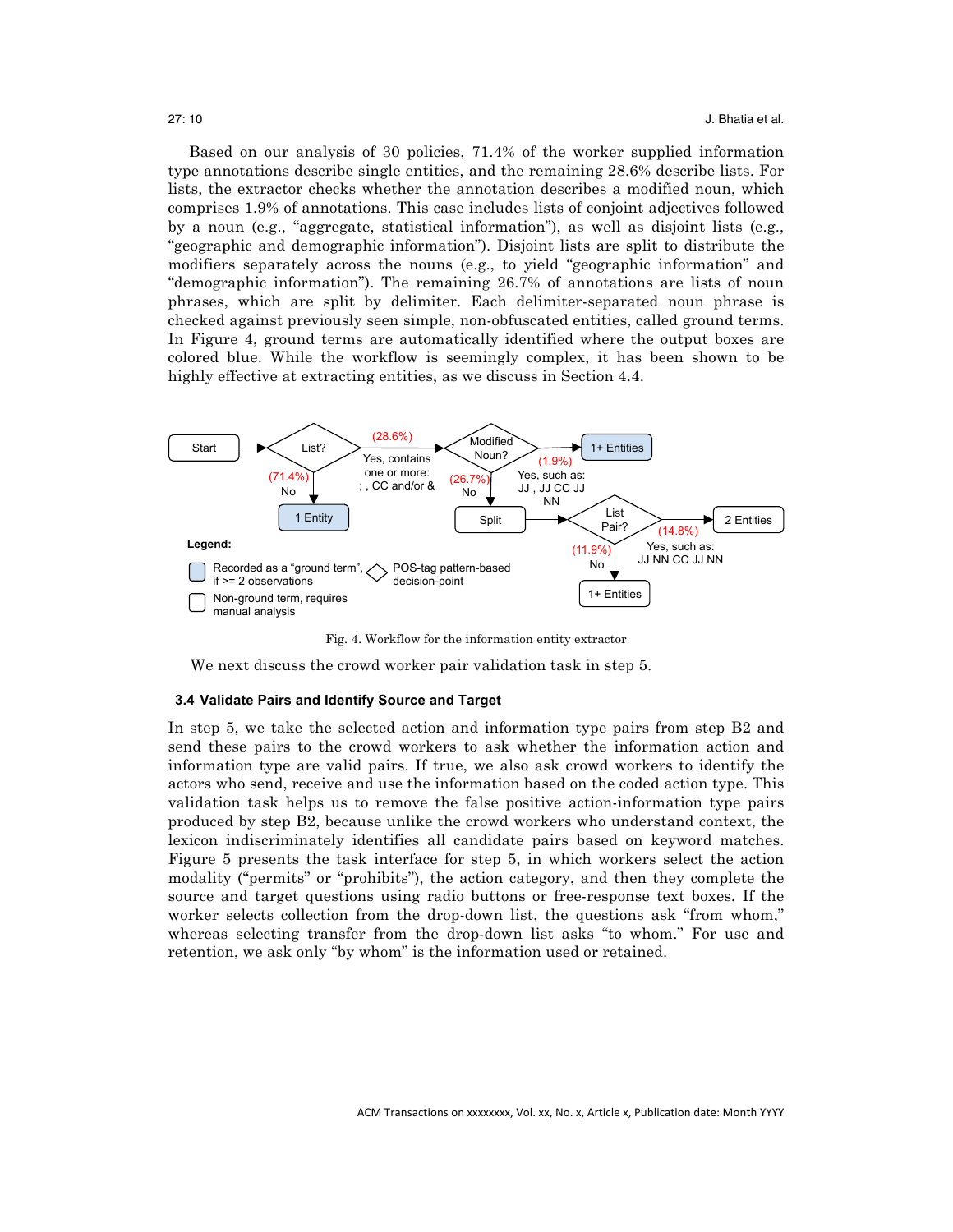Click here to show the instructions.

In the following statement, any pronouns "We" or "Us" refer to the company Zynga and "you" refers to the Zynga user.

Statement: We may collect or receive information from other sources including (i) other Zynga users who choose to upload their email contacts; and (ii) third party information providers.

Is the highlighted information type (blue) being acted upon by the action (orange)?  $\odot$  Yes,  $\odot$  No.

| Please answer the following questions.                                                      |  |
|---------------------------------------------------------------------------------------------|--|
| The highlighted phrases<br>of email contacts<br>the<br>collection<br>÷<br>$\div$<br>permits |  |
| Collected by whom?<br>$\odot$ Zynga $\odot$ Zynga user $\odot$ Others<br><b>OUnknown</b>    |  |
| Collected from whom?<br>$OZ$ ynga $OZ$ ynga user $O$ Others<br>Unknown                      |  |

**Submit Query** 

Fig. 5. Crowd worker micro task to validate action-information type pairs

Our framework makes use of crowd worker annotations, to identify the actions and information types in the privacy policy statements, which are linked using the typed dependencies to select the action-information type pairs for each statement. The action and information type annotations are used to build the action and information type lexicon respectively, which are reused to identify missing crowd worker annotations, and to attempt to fully automate the crowd worker annotation process. We next present the results of our framework evaluation.

### **4. EVALUATION AND RESULTS**

The task re-composition framework presented in Section 3 combines human annotation with natural language dependency parsing and a reusable lexicon to identify action-information type pairs that comprise partial specifications of data processing.

We evaluated the framework by answering the following research questions:

- **RQ1.** How do crowd workers compare with expert annotators in performing micro tasks?
- **RQ2.** How well do typed dependencies combined with crowd worker annotations predict the pairs needed to express partial goal specifications?
- **RQ3.** How well does the lexicon improve identification of missing annotations or pairs?
- **RQ4.** How well does lexical reuse increase with each new policy analyzed?
- **RQ5.** How well do crowd workers identify false positives in a validation task?

Research question RQ1 evaluates steps 3 and 4 in the framework (see Figure 1) with respect to precision and recall using the expert annotations. This evaluation extends a prior evaluation of these two tasks that examined only a single policy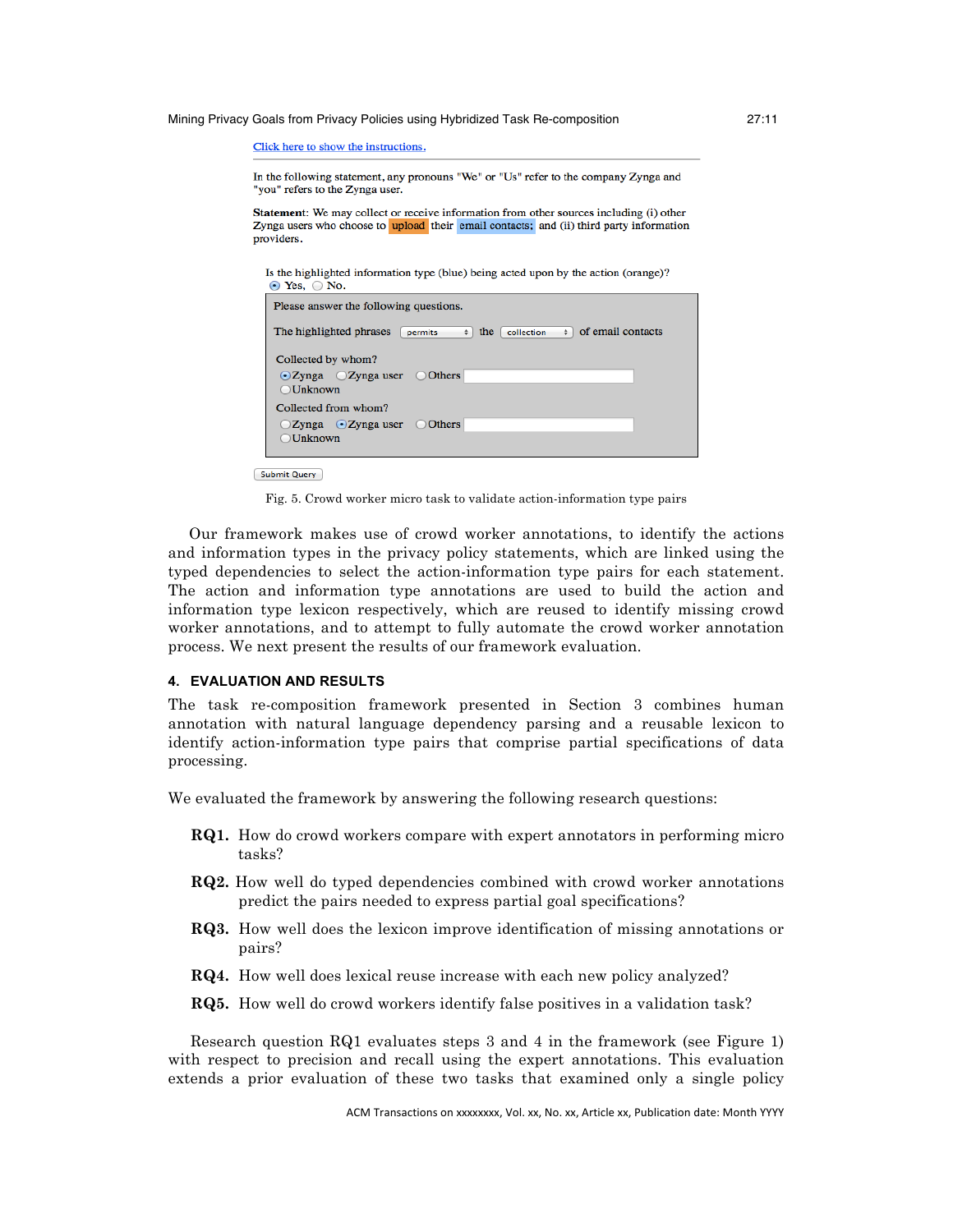[Breaux and Schaub 2014]. Research question RQ2 evaluates the typed dependency step A and pair selection step B2 against the expert pairs, while RQ3 separately evaluates pair selection steps B1 using the crowd worker annotations and lexicon against the expert pairs. Research question RQ4 evaluates the lexicon independently to assess how it scales over time. Finally, research question RQ5 evaluates step 5 and the ability of the crowd workers to identify false pairs against the expert pairs.

To evaluate our hybrid framework and to answer the research questions, we selected five privacy policies that the first two authors (the experts) analyzed as part of this case study, which we refer to as *expert annotations* and *expert pairs* when combined into a partial goal specification:

- AOL Advertising, last updated 4 May 2011
- Facebook API Developer Guidelines, revised 28 June 2013
- Flurry Privacy Policy, updated 9 July 2013
- Waze Privacy Policy, modified 30 May 2013
- Zynga Privacy Policy, last updated 30 Sep 2011

These policies were selected because they were used in two prior case studies to express privacy goals formally in the Eddy language based on Description Logic [Breaux et al. 2014; Breaux et al. 2015]. The policies correspond to different stakeholders in a software composition: the AOL and Flurry policies govern advertising services used by a game provider (Zygna) and a navigation application (Waze). The Facebook policy governs a platform that both Zynga and Waze use for user identification services, when users log in to their applications using their Facebook accounts. Thus, these policies cover two popular data flows and the policy language in each of these policies varies by the role of the covered services (ad services, identity provider, and first-party app developers).

The expert data set was created by two analysts (the first and second authors) by extending the annotations from a prior case study [Breaux et al. 2014]. In this prior study, on average, the first analyst expended 1.09 minutes per statement extracting requirements, whereas the second analyst expended 2.21 minutes per statement [Breaux et al. 2014]. For the new data set, the analysts spent on average 1.9 minutes each per statement to review the previous annotations and extend the dataset. The expert data set serves as the "ground truth" by which we compute precision and recall as measures of the automated steps B1 and B2 shown in Figures 1, above. For all precision and recall calculations, the expert data set contains the sum of true positives and false negatives.

We now discuss our empirical results with respect to each research question.

## **4.1 Crowd Worker Micro Task Results**

We solicited five workers per micro task to identify the actions and information types. We recruited US residents as workers on AMT, who had at least a 95% approval rating for over 5,000 tasks. We paid workers \$0.15 per task for actions and \$0.12 per task for information types to keep the hourly wage close to \$8-10 per hour. We allowed up to five minutes to complete each task. Results were accepted or rejected within 24 hours. For the action identification task, the workers required 72 seconds on average to complete a single task, which resulted in an average hourly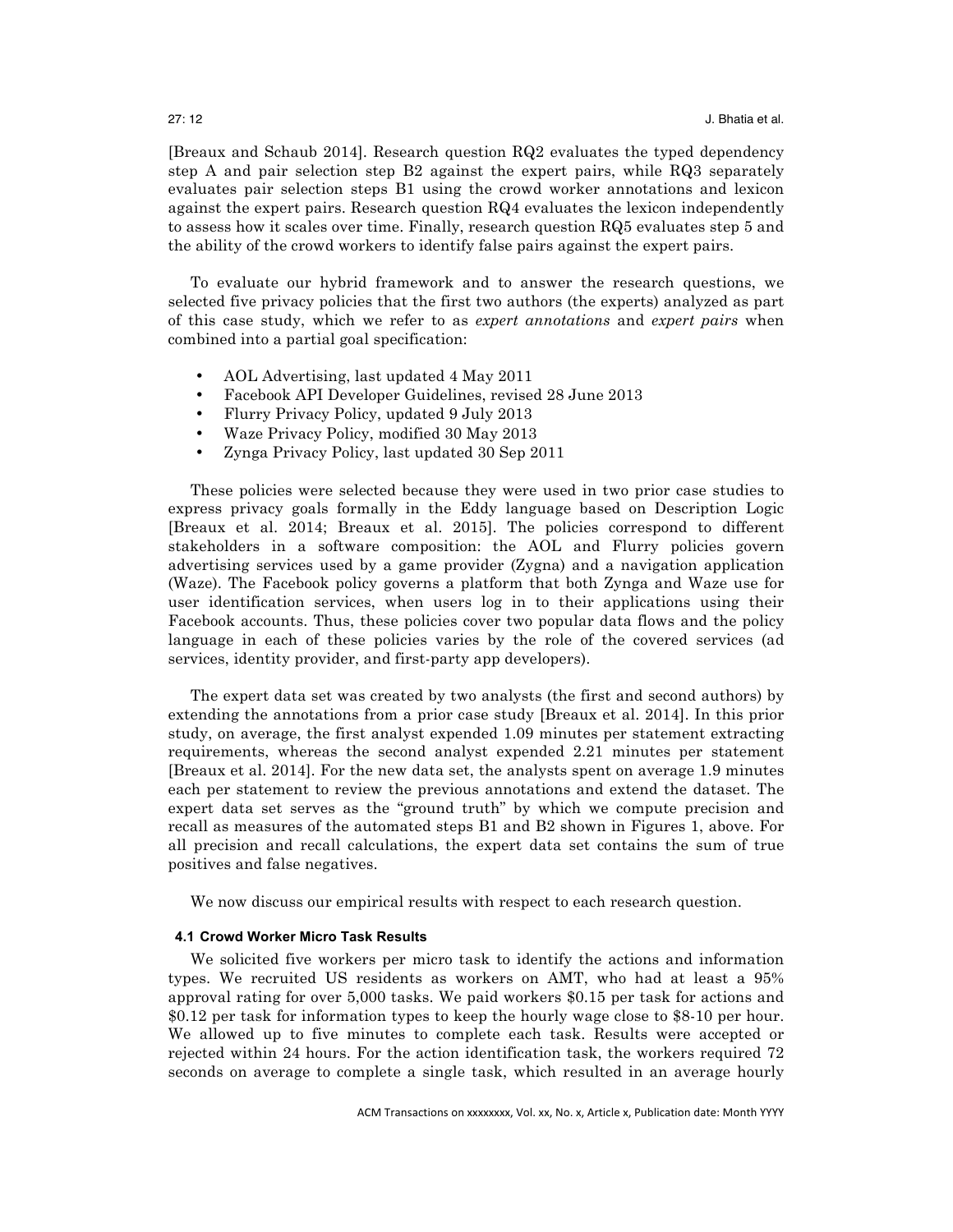rate of \$8.40. On average, workers required 61 seconds per information type task, with an average hourly rate of \$6.30.

Table I presents the total cost incurred for the information action and information type identification micro tasks for all policies, including: the total number of tasks (*Tasks*) in each policy; Amazon charges of 10% (*AMT fees*), and *Total Cost, consisting of worker payments and AMT fees*.

| Policy     | <b>Actions Micro Task</b> |                 |                   | Info. Types Micro Task |                 |                   |
|------------|---------------------------|-----------------|-------------------|------------------------|-----------------|-------------------|
|            | Tasks                     | <b>AMT</b> fees | <b>Total Cost</b> | Tasks                  | <b>AMT</b> fees | <b>Total Cost</b> |
| Waze       | 34                        | \$2.55          | \$28.05           | 34                     | \$2.04          | \$22.44           |
| Zynga      | 32                        | \$2.40          | \$26.40           | 32                     | \$1.92          | \$21.12           |
| Flurry     | 33                        | \$2.48          | \$27.23           | 33                     | \$1.98          | \$21.78           |
| FB         | 32                        | \$2.40          | \$26.40           | 32                     | \$1.92          | \$21.12           |
| $\rm{AOL}$ | 18                        | \$1.35          | \$14.85           | 18                     | \$1.08          | \$11.88           |

Table I. Cost to Crowdsource the Micro Tasks

Table II presents the number of annotations acquired from steps 3 and 4: for each policy, we present the total number of sentences in the policy, the total number of sentences with annotated actions only, with annotated information types only, with both an annotated action and information type, and finally the overall total number of annotated actions and information types. For sentences with only the annotated actions or information types and not both, these sentences would not yield an actioninformation type pair based on an expert analysis of the text.

| Total      |                  |                 | Sentences with:           | Annotations |         |                   |
|------------|------------------|-----------------|---------------------------|-------------|---------|-------------------|
| Policy     | <b>Sentences</b> | Only<br>Actions | Only Info<br><b>Types</b> | <b>Both</b> | Actions | <b>Info Types</b> |
| Waze       | 117              |                 | 36                        | 56          | 117     | 146               |
| Zynga      | 97               |                 | 28                        | 52          | 103     | 125               |
| Flurry     | 135              | 22              | 32                        | 49          | 106     | 111               |
| FB         | 136              | 15              | 25                        | 57          | 129     | 166               |
| $\rm{AOL}$ | 76               |                 |                           | 50          | 96      | 87                |

Table II. Summary of Micro Task Annotations

Table III presents the precision and recall for both actions and information types as compared to the expert annotations. On average, workers were able to identify the actions and information types with high recall of 0.84 and 0.92, respectively and average precision of 0.87 and 0.83, respectively. Notable in Table III, the Flurry policy includes nomenclature specific to the advertising industry that crowd workers are likely unfamiliar with, which may explain the lower precision and recall for that policy as compared to the other policies.

Table III. Crowd-Sourced Action and Information Type Annotations Compared to Expert

| Policy  |           | Actions |           | <b>Information Types</b> |
|---------|-----------|---------|-----------|--------------------------|
|         | Precision | Recall  | Precision | Recall                   |
| Waze    | 0.88      | 0.83    | 0.62      | 0.91                     |
| Zynga   | 0.91      | 0.79    | 0.95      | 0.98                     |
| Flurry  | 0.73      | 0.64    | 0.97      | 0.84                     |
| FB      | 0.98      | 0.96    | 0.88      | 0.90                     |
| AOL     | 0.86      | 0.98    | 0.71      | 0.95                     |
| Average | 0.87      | 0.84    | 0.83      | 0.92                     |

ACM Transactions on xxxxxxxx, Vol. xx, No. xx, Article xx, Publication date: Month YYYY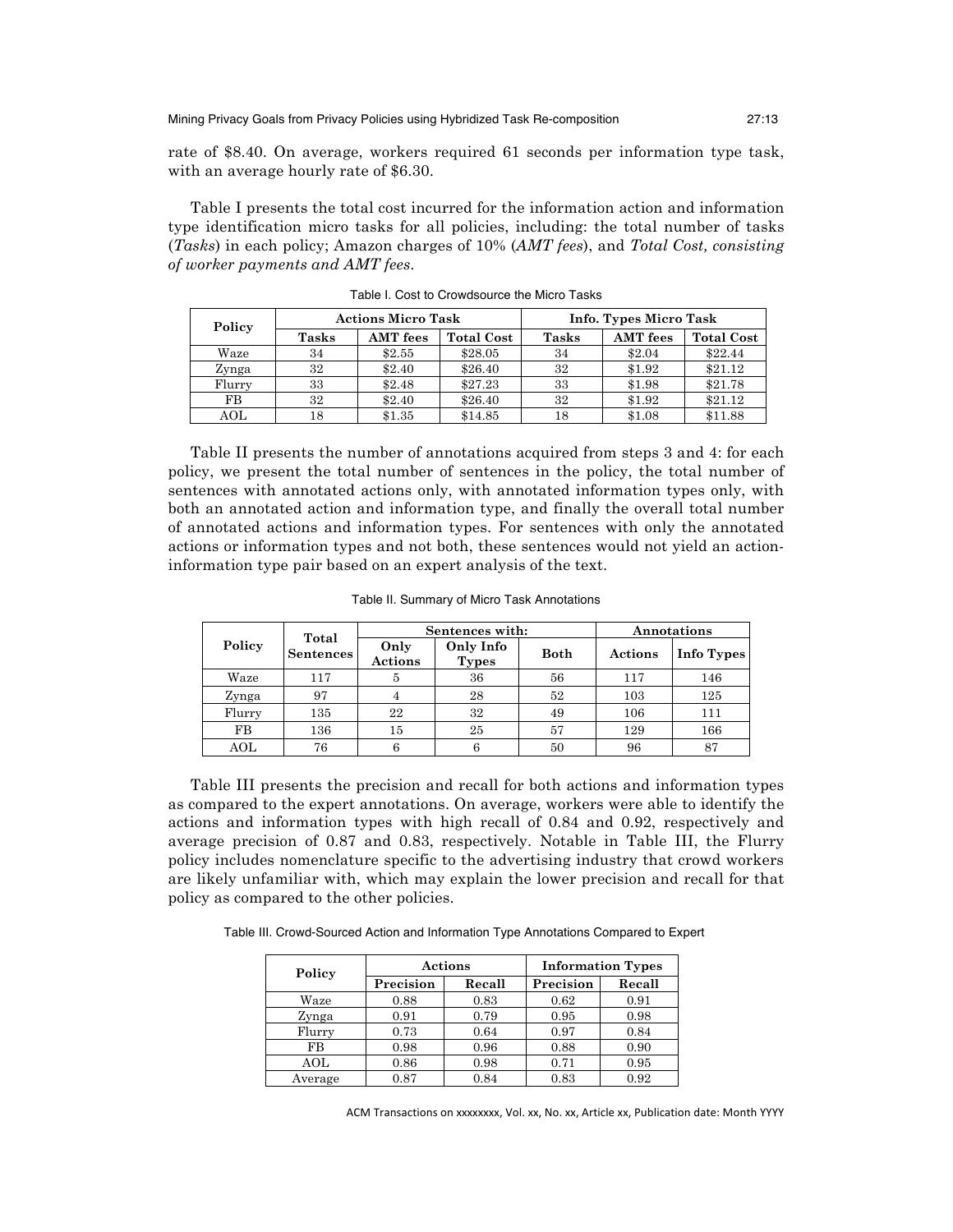### **4.2 Dependency Parse and Pair Selection Results**

We now present the dependencies parser results and results of our techniques for selecting action-information type pairs.

Table IV presents results from a naïve approach to produce typed dependencies from the five policies to illustrate the scope of the pair selection challenge. This includes the number of unfiltered dependencies per policy (*Total Dependencies*); the subset of the total in which the governor or dependent are a verb and noun pair (*Dependencies w/ Verbs & Nouns*); the three most common dependency types found in the direct selection method described in 3.2, which are *dobj* (direct object of a verb phrase), *nsubjpass* (syntactic subject of a passive clause) and *vmod* (verb heading a phrase); and the number of pairs identified in the expert analysis, which represents our evaluation target. As can be seen from Table IV, the space of dependencies is quite large and, assuming perfect recall, the precision of a naïve approach to pair selection would be very low.

| Policy | Total<br>Dependencies | Dependencies<br>w/ Verbs & Nouns | dobj, nsubjpass,<br>vmod | Expert<br>Pairs |
|--------|-----------------------|----------------------------------|--------------------------|-----------------|
| Waze   | 3286                  | 794                              | 365                      | 101             |
| Zynga  | 2758                  | 655                              | 352                      | 93              |
| Flurry | 3268                  | 845                              | 398                      |                 |
| FB     | 3389                  | 765                              | 339                      |                 |
|        | 1720                  | 452                              | 216                      |                 |

Table IV. Naïve Approach to Identify Relevant Pairs – Parser

In Table V, we present a slightly more informed approach to identify action and information type pairs using typed dependencies and lexicon (B1 in Figure 1). The column *Expert Pairs* lists the total number of action and information type pairs identified by the experts, manually. The column *Lexicon and Parser Pairs* lists the total number of pairs automatically obtained by pairing actions and information types from the lexicons that share a *direct* or *indirect* dependency based on the parser output. The columns *Precision* and *Recall* are computed by comparing the *Lexical and Parser Pairs* to the *Expert Pairs*, which serves as the ground truth. The lexiconbased approach was able to identify the action-information type pairs with an average recall of 0.80, however, the average precision was very low at 0.20. The large number of false positives obtained using the lexicon can be attributed to the fact that at present the lexicon does not have the ability to disambiguate the meaning of a term in the given context, and thus identifies all instances of a term in a statement.

| Policy | Expert<br>Pairs | Lexicon and<br><b>Parser Pairs</b> | Precision | Recall |
|--------|-----------------|------------------------------------|-----------|--------|
| Waze   | 101             | 360                                | 0.22      | 0.77   |
| Zynga  | 93              | 424                                | 0.19      | 0.86   |
| Flurry | 81              | 432                                | 0.15      | 0.79   |
| FB     | 91              | 306                                | 0.22      | 0.75   |
|        |                 | 229                                | 0.22      | 0.79   |

Table V. Naïve Approach to Identify Relevant Pairs - Parser and Lexicon

From Table IV and V, we see that semantic dependencies alone, even direct dependencies without human guidance, produce a large number of false positives compared to the evaluation target. In addition, while the lexicon contains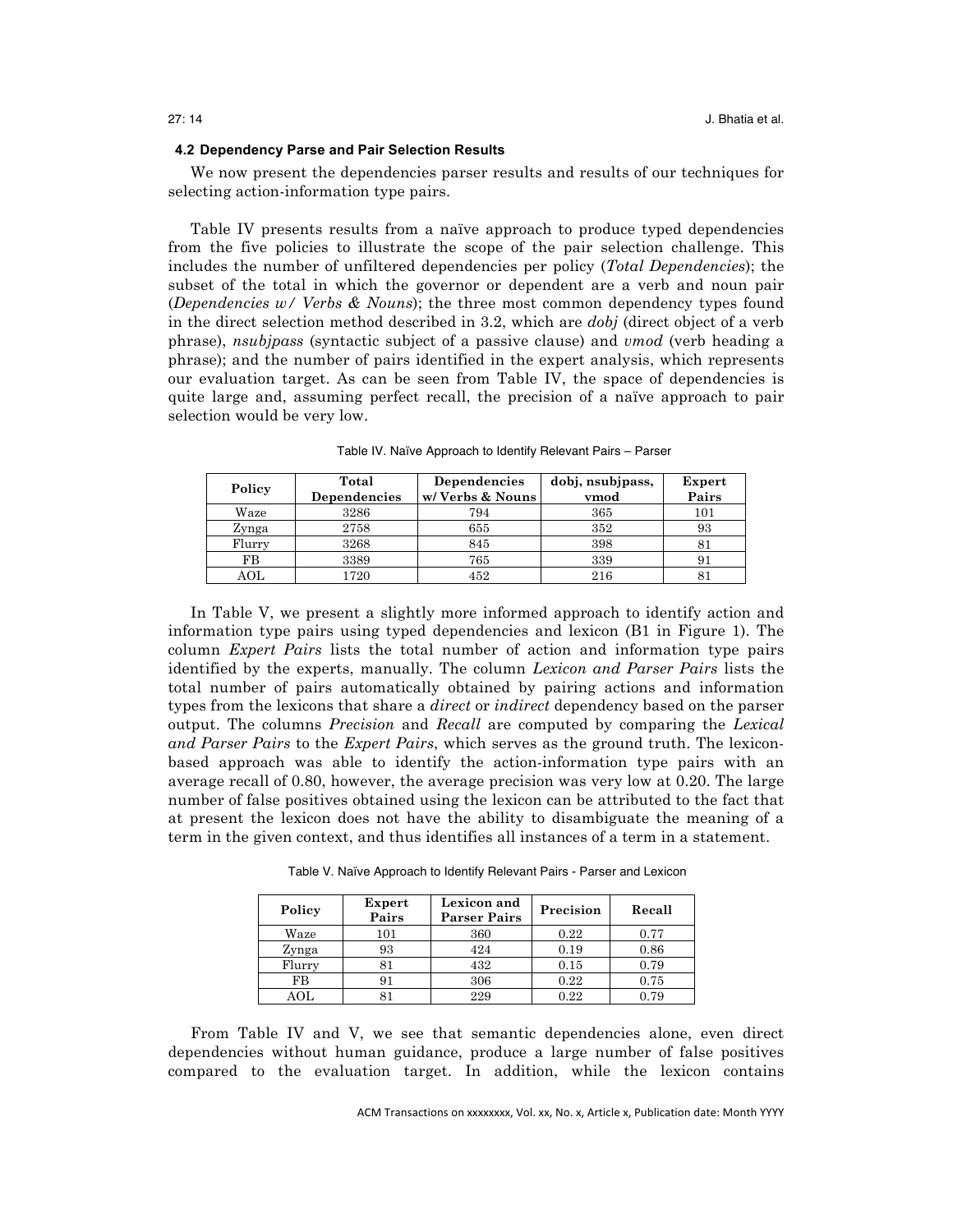terminology from prior worker annotations, it lacks the workers' direction in reducing the dependencies to within a reasonable reach of the evaluation target. To inform our approach, we analyzed the direct and indirect dependencies to determine the most frequent dependency patterns found in the re-combinations and how often they lead to true or false positives. We found three direct dependency patterns and five indirect dependency patterns that constitute 71.81% of the total true positive recombinations. We describe these patterns in Table VI as follows: the pattern name, the typed dependency sequence, the frequency of the pattern across all five policies, and the number of true and false positive action-information type pairs for each pattern measured against the expert pairs.

|          | Pattern Name                          | <b>Typed Dependency</b><br>Sequence | Frequency    | True<br><b>Positive</b> | False<br>Positive           |
|----------|---------------------------------------|-------------------------------------|--------------|-------------------------|-----------------------------|
|          | Direct Object                         | dobi                                | 195          | 188                     | 7                           |
| Direct   | Passive nominal subject               | nsubjpass                           | 34           | 32                      | $\overline{2}$              |
|          | Verbal modifier                       | ymod                                | 24           | 22                      | $\mathcal{D}_{\mathcal{L}}$ |
|          | Conjunction and with<br>direct object | conj_and, dobj                      | 25           | 15                      | 10                          |
|          | Conjunction or with<br>direct object  | conj or, dobi                       | 17           | 12                      | 5                           |
| Indirect | Passive nominal subject<br>with list. | nsubjpass, prep_such<br>as          | $\mathbf{1}$ | 1                       | $\Omega$                    |
|          | Direct object with verbal<br>modifier | dobj, vmod                          | 13           | $\overline{2}$          | 11                          |
|          | Direct object with<br>preposition     | $dobj, prep.*$                      | 20           | 10                      | 10                          |

Table VI. Typed Dependency Patterns

The three direct dependency patterns (direct object, passive nominal subject and verbal modifier) in Table VI on average constitute 59.1%, 10.3% and 7.3%, respectively, of the direct dependency re-compositions across all five policies for the hybrid approach. These three patterns led to true positives in 99.6% of the instances studied. The only instance where the direct object pattern yields an incorrect result was "You must immediately revoke an end-advertiser's access to your app upon our request." (from Facebook privacy policy) In this sentence, *revoke* is annotated as an information action and *access* is annotated as an information type by the workers. The pair (*revoke*-access) is linked by a direct object dependency, which is a true dependency yet a false positive because "access" is not an information type.

The five indirect dependency patterns describe 41.1% of the total indirect dependency re-compositions in the hybrid approach action and information type pairs. On average, the direct dependency patterns led to true positives in 87.9% and indirect dependency patterns led to true positives in only 44.3% of the instances.

As observed from Table IV and V, there is no simple approach to using the parser to identify the action-information type pairs. By adding our crowd worker annotations for both the actions and information types, however, we identified a set of high confidence pairs that consist of the direct and indirect pairs defined in Section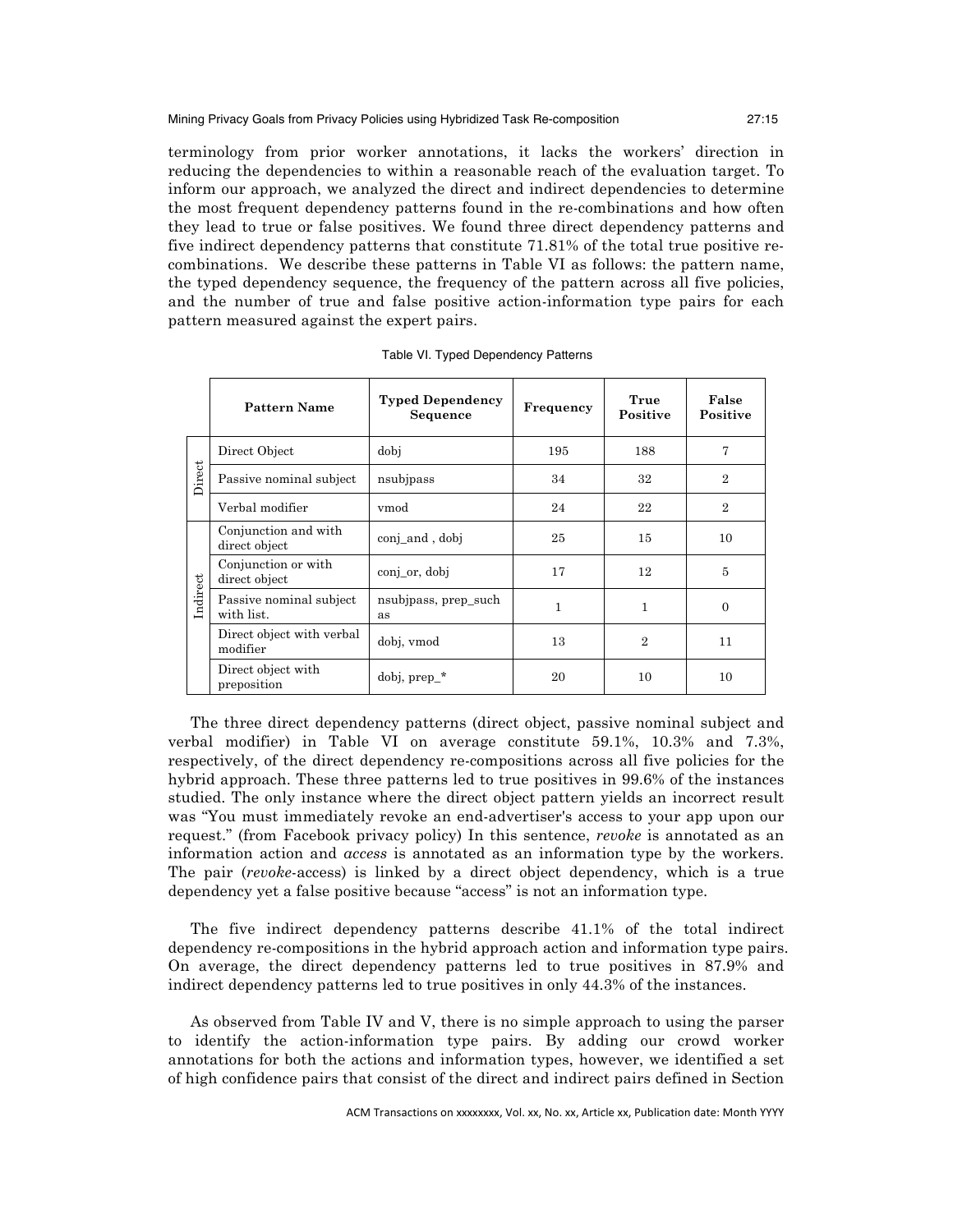3.2. Ideally, these pairs will contain all true positives and minimal false positives, and omit minimal false negatives. In Table VII, we present our baseline measure (Total Annotated Pairs), which is the number of all possible pairs, which assumes naively that every annotated information action is crossed with every information type that occurs in the same sentence, followed by the total number of high confidence pairs based on dependency parsing and worker annotations, and the total number of expert pairs. The hybrid approach greatly reduces the number of pairs as compared to the naïve approaches presented in Tables IV and V.

| Policy | <b>Total Annotated</b><br>Pairs, Possible | High Confidence<br>Pairs | Expert<br>Pairs | Precision | Recall |
|--------|-------------------------------------------|--------------------------|-----------------|-----------|--------|
| Waze   | 379                                       | 107                      | 101             | 0.73      | 0.77   |
| Zynga  | 467                                       | 120                      | 93              | 0.64      | 0.83   |
| Flurry | 237                                       | 71                       | 81              | 0.79      | 0.69   |
| FB     | 301                                       | 111                      | 91              | 0.75      | 0.91   |
| AOL    | 239                                       | 106                      | 81              | 0.74      | 0.96   |

Table VII. Action-Information Type Pairs from Hybrid Approach

In Table VII, the Flurry policy has the lowest precision and recall among all analyzed policies. This is because workers annotated both the information action and information type in only 36.3% of the sentences in the Flurry policy (see Table II), whereas in other policies workers annotated 52.3% on average. The actions in the Flurry policy that were not identified by the workers were context-sensitive  $-$  e.g., "get back" (a colloquialism)*,* and *"*export" and "request" (both software functions), to name a few – which were also different from the action words frequently found in other policies. Thus, the workers biased by terminology commonly found in other policies may have not expected and thus missed these terms.

Our analysis of the remaining 143 false positive pairs after the expert analysis shows that 14/143 pairs contain an action that was part of a data purpose. For example, in the sentence "We use personal information to *create* new *services*", the action *"*create*"* marks the beginning of the purpose for which the information type personal information is being used. We observed that 12/143 pairs were pairs where a technology was being used to perform an information action. For example "This information is *collected* by the use of *log-files*." In this case, the log-files are a container for information and a technology. Manually excluding such pairs from our analysis would improve average precision from 0.73 to 0.78, which offers promise for future work.

In addition, we manually analyzed the 75 false negative sentences from all five policies in which the action and information type pairs were identified by the experts, but were missed by our crowd workers. Our analysis shows that out of the 75 sentences, the workers did not annotate an information action in 37/75 of these sentences; in 20/75 of these sentences the workers did not annotate an information type; and in 5/75, the workers did not annotate both the action and the information type. In Section 4.3, we discuss how we make use of the reusable lexicon to identify these missing annotations and reduce the number of false negatives.

In the remaining 13/75 sentences, the workers had identified the information action and the information type, but the parser could not determine a direct or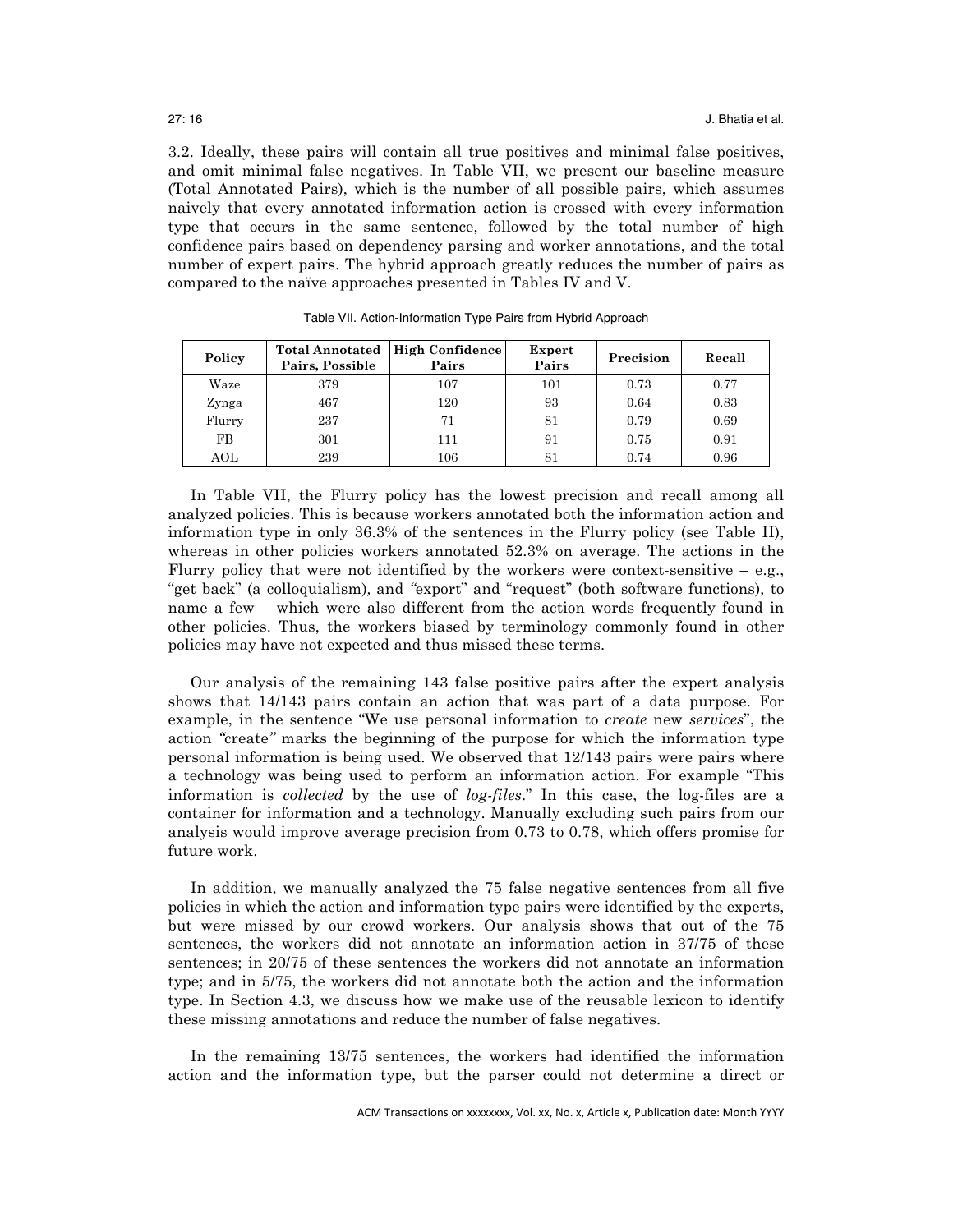indirect dependency between the information action and information type in the pairs, thus, they were not included in our high confidence pairs. On further inspection, we found that this was because of incomplete worker annotations. For example in the sentence, "*You can retrieve recommendations created for a particular End User by passing the device identifier of the End User*" the workers annotated the information action *retrieved* but missed its corresponding information type (*recommendations*). Instead, they annotated the information type *device identifier*, but missed its corresponding information action (*passing*). The annotated information action and type pair (*retrieved-device identifier*) is not linked by a direct or indirect dependency relationship and was therefore excluded from the high confidence pairs.

In the next section, we discuss the reusable lexicon's impact on identifying missing actions and information types.

### **4.3 Impact of Reusable Lexicon on Pair Selection**

We now present the results of the reusable lexicon. We built the lexicon from 30 policies spanning five domains: employment, news, social networking, shopping, and telecommunications. The five policies listed in Section 4 were not part of the selected policies. The entity extractor successfully extracted entities from 97.8% of crowd worker annotations. In Table VIII, we present the number of actions and information types that were missing from the crowd worker annotations and identified using the lexicon, and the corresponding number of missing high confidence direct and indirect pairs that result from applying the lexicon to each of the five policies that are used for evaluation.

Table IX presents the number of false negative pairs produced from worker annotations reported in Section 4.2, the number of true positive pairs identified using the high confidence pairs from the lexicon reuse reported in Table VIII, and the precision and recall without the lexicon reported in Table VII, and the precision and recall with the lexicon. The results in Tables VIII and IX were computed using all the terms in the action lexicon and information type lexicon.

The lexicon-produced high confidence pairs identified 37.34% of the pairs that were FNs from the worker annotations and improves the average recall by 8.8% to 0.90. However, the lexicon also significantly reduces the average precision by 31% to 0.50 based on the expert pairs. But as it has been previously noted by Berry et al., it is difficult to achieve both high precision and high recall with NLP techniques for requirements engineering, and a NLP tool for requirements engineering should be tuned to favor recall over precision because errors of commission are generally easier to correct than errors of omission [Berry et al. 2012]. We therefore aim at minimizing the number of false negatives, even if that means accepting a few false positives.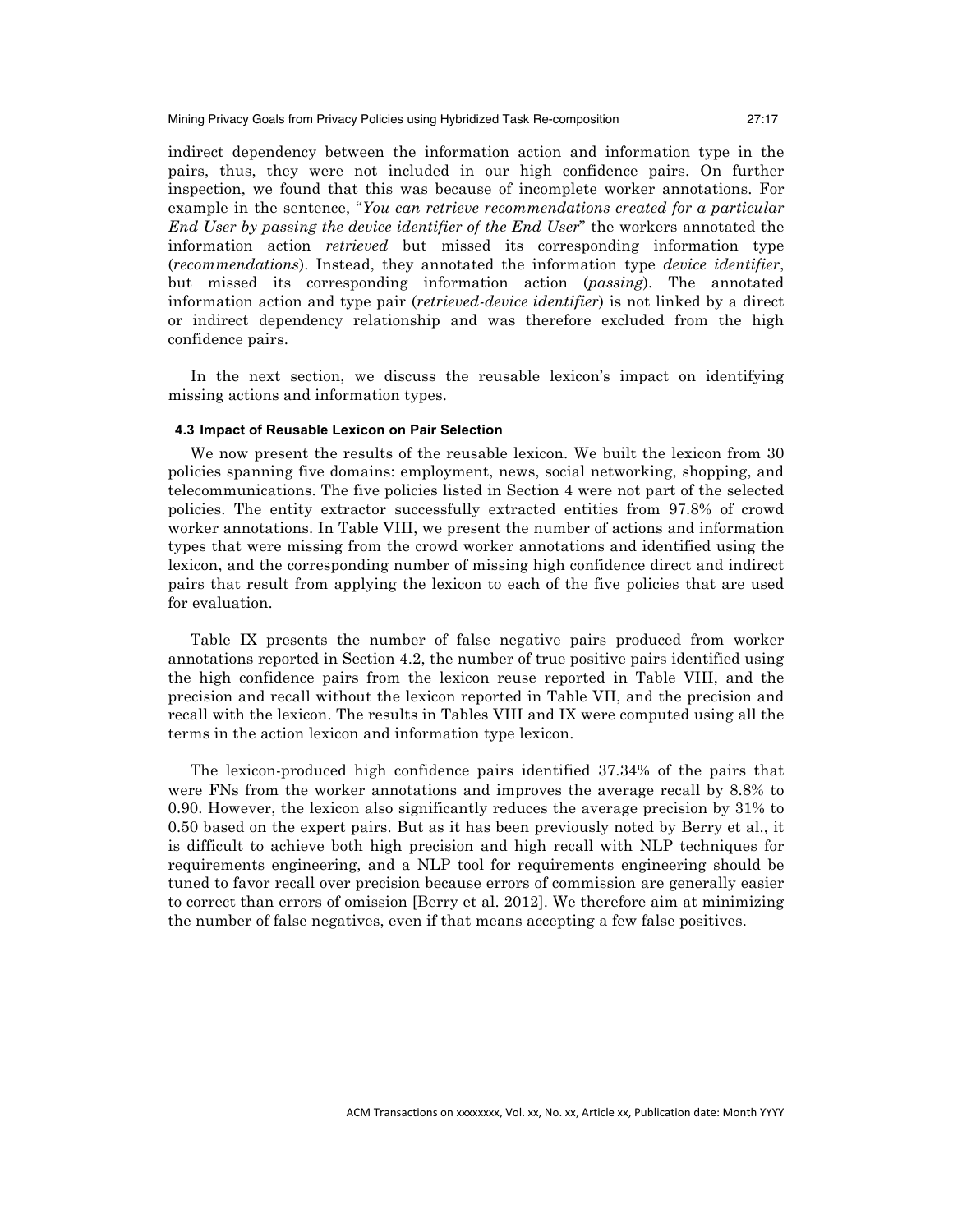| Policy | <b>New</b><br>Actions,<br><b>Missed</b> | <b>New</b><br>Information<br>Types,<br><b>Missed</b> | New High<br>Confidence<br>Pairs, Missed |
|--------|-----------------------------------------|------------------------------------------------------|-----------------------------------------|
| Waze   | 116                                     | 17                                                   | 58                                      |
| Zynga  | 165                                     | 19                                                   | 74                                      |
| Flurry | 88                                      | 99                                                   | 78                                      |
| FB     | 81                                      | 79                                                   | 51                                      |
| AOL    | 20                                      | 36                                                   | 26                                      |

Table VIII. Results for Reusable Lexicon

| Table IX. Impact of Lexical Reuse on Precision and Recall |
|-----------------------------------------------------------|
|-----------------------------------------------------------|

| Policy    | False<br><b>Negative</b><br>Pairs | True<br>Positive<br>Pairs | Precision<br>w/o<br>Lexicon | Precision<br>w/<br>Lexicon | Recall<br>w/o<br>Lexicon | Recall w/<br>Lexicon |
|-----------|-----------------------------------|---------------------------|-----------------------------|----------------------------|--------------------------|----------------------|
| Waze      | 23                                | 6                         | 0.73                        | 0.51                       | 0.77                     | 0.83                 |
| Zynga     | 16                                | 6                         | 0.64                        | 0.43                       | 0.83                     | 0.92                 |
| Flurry    | 25                                | 12                        | 0.79                        | 0.46                       | 0.69                     | 0.84                 |
| <b>FB</b> | 8                                 | 3                         | 0.75                        | 0.52                       | 0.91                     | 0.95                 |
| AOL       | 3                                 |                           | 0.74                        | 0.60                       | 0.96                     | 0.98                 |

When using all the terms from the action and information type lexicons, precision drops by 31% for an 8.8% increase in the recall over the hybrid pair results in Table VII. This decrease in precision is due to the effect of context in terminological reuse. Phrases, such as "send" or "receive" may indicate information collection and transfer in one context, but be used to describe non-information transactions in another context. To find the optimal subset of the lexicons that leads to an increase in recall without a steep decrease in the precision, we conducted an experiment based on lexicon partitions portioned from increasing increments of 10%. In Table X, we present the Precision and Recall for different lexicon partitions. The column, *Action Lexicon* shows the partition of the action lexicon that was used for the respective experiment. In Table X, *x% Action Lexicon* means that, top x% of the terms in the action lexicon were used for the analysis. Similarly*, X% Info. Type Lexicon* means that the top x percent of the terms in the information type lexicon were used for the analysis.

|  |  |  |  | Table X. Impact of Lexical Reuse on Precision and Recall |  |  |  |
|--|--|--|--|----------------------------------------------------------|--|--|--|
|--|--|--|--|----------------------------------------------------------|--|--|--|

| <b>Action Lexicon</b> | 10% Info. Type<br>Lexicon |        |           | 50% Info. Type<br>Lexicon | $100\%$ Info. Type<br>Lexicon |        |
|-----------------------|---------------------------|--------|-----------|---------------------------|-------------------------------|--------|
|                       | Precision                 | Recall | Precision | Recall                    | Precision                     | Recall |
| 10% Action Lexicon    | 0.63                      | 0.88   | 0.61      | 0.89                      | 0.60                          | 0.89   |
| 50% Action Lexicon    | 0.56                      | 0.89   | 0.54      | 0.90                      | 0.53                          | 0.90   |
| 100% Action Lexicon   | 0.53                      | 0.90   | 0.52      | 0.90                      | 0.51                          | 0.91   |

From our experiments with the lexicon partitions, we conclude that the precision decreases and recall increases as the partition size of the lexicon for the experiment increases. Further, the decrease in precision is greater than the increase in recall.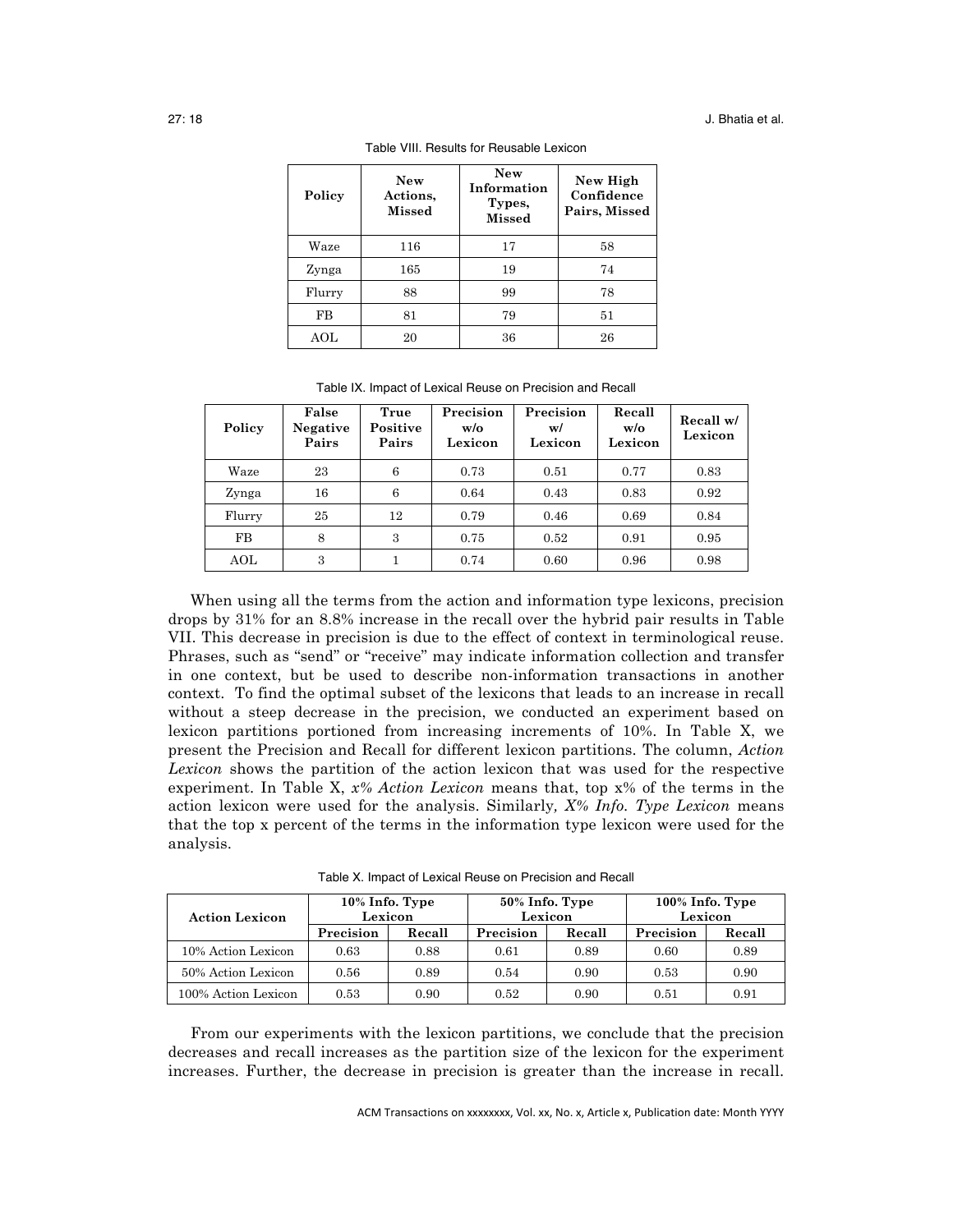The precision drops by 14.3% and the recall increases by 5.4% over the hybrid pair results in Table VII when we use the top 10% terms in the action and information type lexicons, The precision further decreases as we increase the partition sizes and the precision drops by 31% when the entire action and information type lexicons are used, for an increase of 8.8% increase in recall.

Even after lexical reuse, some information actions from the expert annotations could not be identified using the hybrid approach and lexical reuse. These actions include "based on*,*" *"*get back," "complete" (a user profile), and *"*be visible," which are context-sensitive or require rich interpretations, such as multiple inferences or tacit knowledge (e.g., "be visible" suggests that others can see the information that has been visible and this inference constitutes a form of information transfer). The lexicon is missing some information types, which include domain-specific information not present in the lexicon, for example, "customized audience" and "identifiableroute." Missed information types also include anaphora, such as "it," that refer to an information type in the prior sentence, which was identified by the experts, but not by the workers.

The first and third authors evaluated the lexicon to determine the scale of false positives that the lexicon can introduce when used without worker annotations. These two authors analyzed the Waze and Zynga policies to identify those instances of actions and information types that appear in the lexicon, but were not annotated by the workers (i.e., to find possible false negatives). They identified 909 actions and 450 information types in the two policies, among which only 15% of the actions and 12.2% of the information types were false negatives. From this analysis, we conclude that worker ability to distinguish between true positives and false positives is an improvement over the lexicon alone, and the lexicon alone could greatly inflate the number of false positives, if used without worker annotations.

In summary, the low precision due to the lexicon can be attributed, in part, to the ambiguity of terms and the role of context in determining when data processing events take place, and to the noise in worker responses. Information actions that are ambiguous include "assist," "solicit," "permit," and "allow," among others. Terms that workers annotated as information types that should be excluded include "third parties," "campaign" and "network." In the case of "campaign" and "network," these are activities and technologies that imply some type of information, but are not themselves the implied information type. We also observed that false negatives in the worker data include words that occur less frequently across policies, including actions, such as "permit" and "export," and information types, such as "payment," "ads." Thus, limiting the lexicon to the most frequent words and phrases, will in turn hinder the ability of the lexicon to identify false negatives.

## **4.4 Results of Scaling Reusable Lexicon**

We examined the extent to which the lexicon can predict actions and information types in additional privacy policies. This analysis shows that privacy policies have unique entities that are not shared across policies. Figure 6 presents the saturation (sat.) of information type entities for the same 30 policies: at any point along the xaxis, we observe the percent reuse of information types in a policy N based on the last N-1 policies previously seen. This result is based on 100 pseudo-random permutations of the orders of the 30 annotated policies. We observe that near 14-15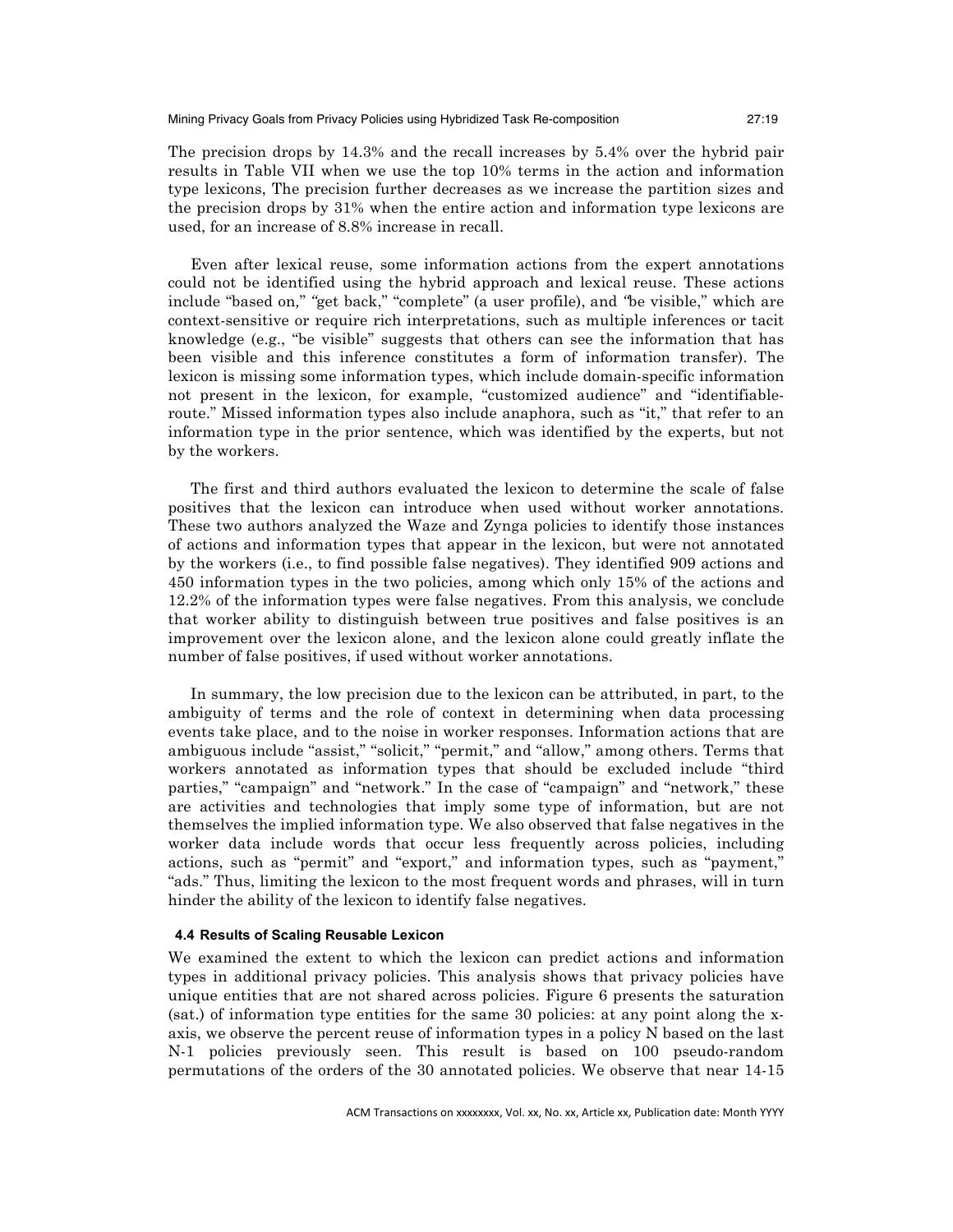policies, the average maximum threshold for saturation of 77% is achieved, meaning, every new policy contributes a sufficient number of unique terms to the lexicon that 23% of the new policy would not appear in any previously seen policy in the best case, and 71% of the policy terms would be new in the worst case. At present, this observation suggests that the lexicon cannot entirely replace crowd workers, because there will always be new terms that the lexicon has never encountered.



Fig. 6. Saturation of information types in lexicon: we observe % reuse of information types described in N-1 policies for each N'th policy along x-axis.

We further analyzed the action verbs from the same 30 policies and found 377 unique verbs identified by crowd workers. Only a small subset of these verbs dominate the results, with 10% of action verbs describing 75% of the annotations (see Fig. 7, which shows the number of annotations per verb on the y-axis in logarithmic scale, and each indexed verb along the x-axis). There is ambiguity, however, with 28% of verbs coded by two or more actions (collect, use, transfer and retain) and 5% of verbs coded as sharing-ambiguous, meaning they were coded as both collect and transfer by two or more workers. For these verbs, it may be difficult for crowd workers to determine from the text who is providing and who is receiving the relevant information. Finally, some of the verbs were also used to describe userelated purposes, which is one source of reduced precision discussed in Section 4.3



Fig. 7. Number of annotations per verb along the y-axis (log scale), and each unique verb of 380 verbs along x-axis; 10% of verbs covered 75% of annotations

ACM Transactions on xxxxxxx, Vol. xx, No. x, Article x, Publication date: Month YYYY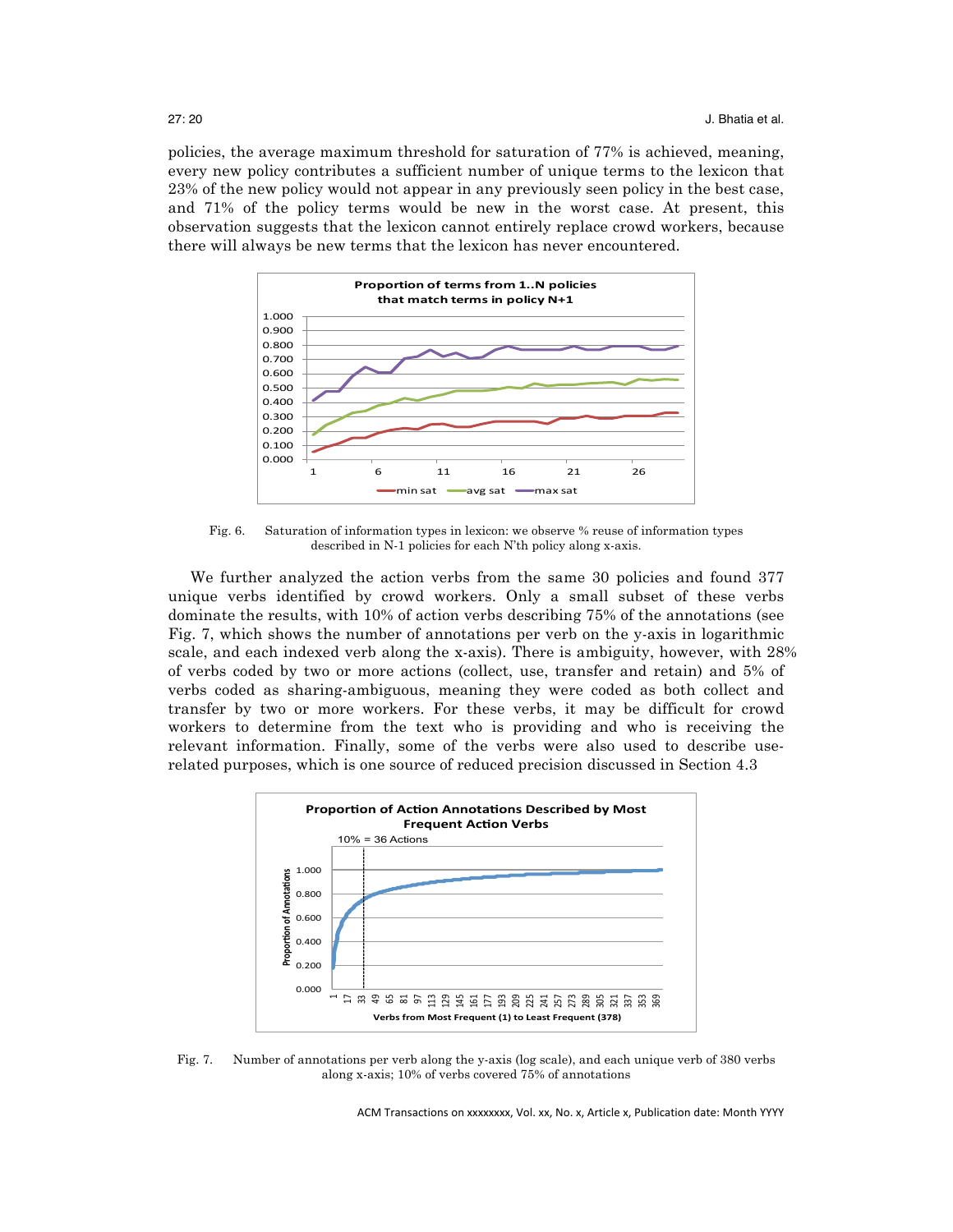### **4.5 Validation Task Result**

The results from Section 4.2 show that the high confidence pairs from our hybrid approach contain some number of false positives (see step A and B2 in Figure 1, and Tables VII and VIII). One objective of step 5 in our framework (see Figure 1) is to identify these false positives and remove them from the results to achieve higher average precision. In this validation task, we ask workers whether the action and information type pair from the high confidence pairs is a valid pair (true positive), or whether it is an invalid pair (false positive). If a valid pair, then we ask crowd workers to identify the modality and the actors who send, receive, and use the information based on action labels provided by the previous crowd workers in step 4.

We solicited five workers per task to identify the valid information actions and information type pairs. We recruited US residents as workers on AMT, who had at least a 95% approval rating for over 5,000 tasks. We paid workers \$0.12 per classification task. We allowed up to five minutes to complete the task. Results were accepted or rejected within 24 hours. The workers completed each task in 39.6 seconds on average, resulting in an average hourly rate of \$10.95.

In the analysis of the validation task, we mark a pair as false positive, if more workers annotated it as false positive than the number of workers who annotated it as true positive. Table XI presents the validation task results as follows: the number of high confidence pairs obtained using our hybrid approach (see results in Section 4.2 from step B2 in Figure 1); the number of false positive pairs identified by three or more workers, the number of false positive pairs identified by the experts; the number of ambiguous pairs, in which 2/5 and 3/5 workers yielded conflicting annotations; the precision without validation reported in Table VII; and the precision with validation from crowd workers. As shown in Table XI, the crowd workers greatly reduced the number of false positives produced by the direct and indirect dependency patterns.

| Policy     | High<br>Confidence<br>Pairs | False<br>Pairs by<br>Worker | False<br>Pairs by<br><b>Experts</b> | Ambiguous<br>Pairs | Precision<br>$w/\alpha$<br>Validation | Precision<br>w/<br>Validation |
|------------|-----------------------------|-----------------------------|-------------------------------------|--------------------|---------------------------------------|-------------------------------|
| Waze       | 107                         | 20                          | 30                                  | 12                 | 0.73                                  | 0.88                          |
| Zynga      | 120                         | 44                          | 43                                  | 13                 | 0.64                                  | 0.94                          |
| Flurry     |                             | 11                          | 16                                  |                    | 0.79                                  | 0.92                          |
| FB         | 111                         | 27                          | 28                                  | 20                 | 0.75                                  | 0.91                          |
| $\rm{AOL}$ | 106                         | 32                          | 28                                  | 17                 | 0.74                                  | 0.99                          |

Table XI Pairs Validation Result

# **5. THREATS TO VALIDITY**

In this section we discuss the threats to construct, internal, and external validity for our framework, which makes use of crowdsourcing and NLP techniques.

## **5.1 Construct Validity**

Construct validity describes whether what we proposed to measure is indeed what we measured [Yin 2009]. One concern in our framework is whether crowd workers accurately understood what constitutes an action and information type during the annotation task. To address this concern, we provide detailed instructions and a worked example in the micro task description to help crowd workers understand what kinds of phrases match our interpretation of action and information types (see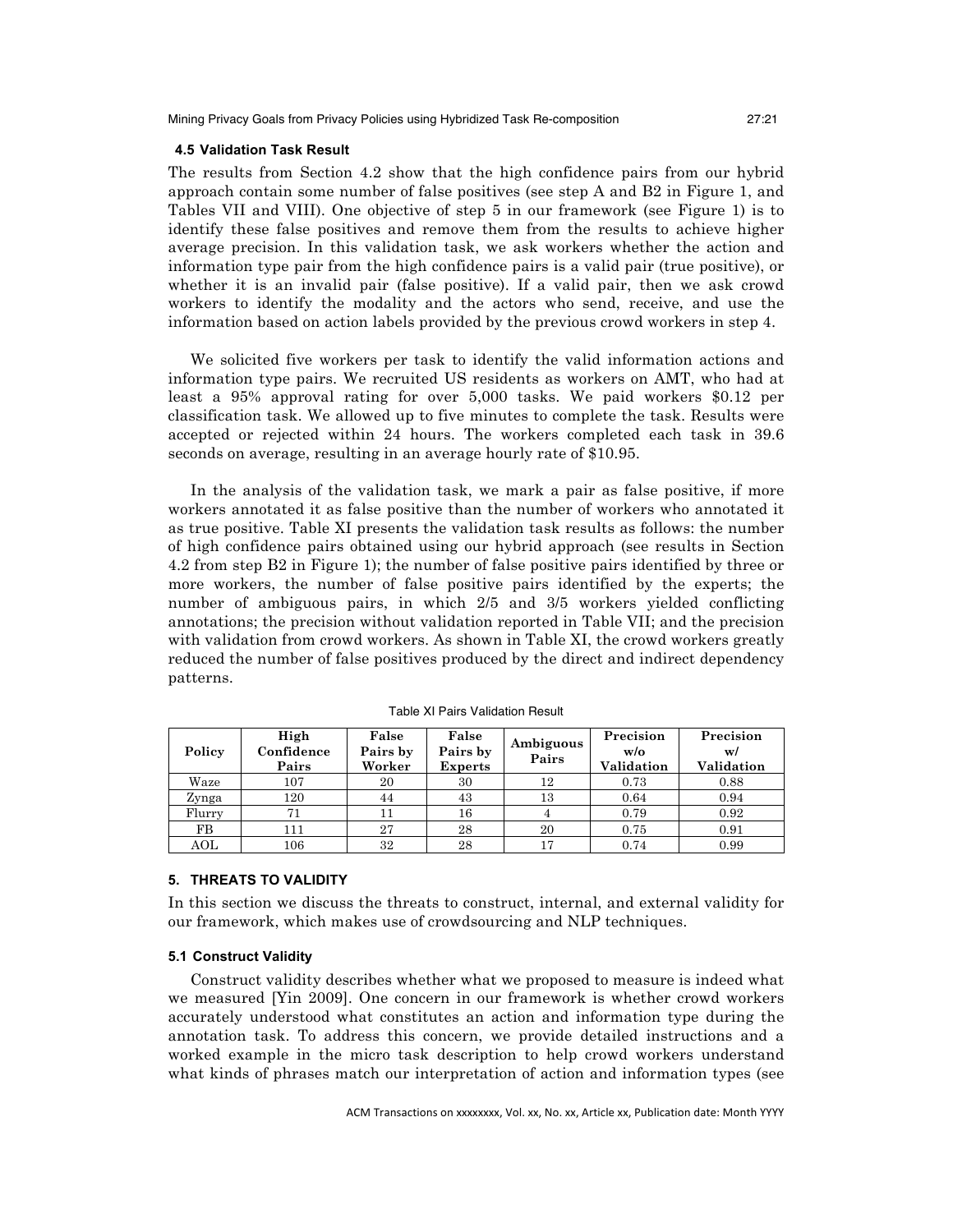Section 3.1). Furthermore, we consider only annotations where two or more crowd workers agreed on the same annotation. We also compare these crowd worker annotations to expert annotations to measure the extent to which crowd workers agreed with the experts. On average, workers identified actions and information types with high average recall of 0.84 and 0.92 respectively, and high average precision of 0.87 and 0.83, respectively as shown in Table III. Sources of disagreement often arose when a given word or phrase is ambiguous. For example the action "*access*" can be annotated as collect, use or transfer, depending on who is performing the action (the end user, the company, or a third party).

# **5.2 Internal Validity**

Internal validity is the extent to which observed causal relationships exist within the data and, particularly, whether the investigator's inferences about the data are valid [Yin 2009]. In our framework, our conclusions depend on the reliable performance of the Stanford Parser to identify typed dependencies. For example, the per-dependency accuracy of the Stanford Parser has been reported to be 80.3% [Marne et al. 2006]. Changes in the parser accuracy will affect overall performance. In addition, the types of policies that we studied could present potential confounds in the form of selection bias: policies with more or less technical information types or policies that describe new, previously unknown technologies, could be harder for workers to annotate, because they may not recognize the associated information types. The task of interpreting natural language text is subjective and even the experts could miss an annotation, or the experts could be influenced by the interpretations discovered by the crowd workers. But for the purpose of evaluating our approach, we use the annotations generated by the experts as ground truth. We therefore note that this expert dataset contains the true positives and false negatives for our evaluation purposes.

# **5.3 External Validity**

External validity is the extent to which our approach generalizes to the population outside the sample used in the study [Yin 2009]. Based on our study of crowd worker interpretation of the privacy policy text (see results in Table III) and on the Stanford Parser identification of typed dependencies linking annotated words, we believe our approach could be used for other information-related legal texts. However, we hesitate to make this claim without conducting further studies with different legal text and in other domains. For complex laws, such as the Privacy Rule of the Health Insurance Portability and Accountability Act (HIPAA), there may be additional steps required to preprocess and convert the documents into micro-tasks for crowdsourcing, which we further discuss in Section 6 that follows.

# **6. DISCUSSION AND SUMMARY**

We now discuss our hybridized re-composition approach in the light of our results and the potential for future work. The analyses conducted for the five research questions show complimentary results. With respect to RQ1, which compares the crowd worker performance to expert annotators, we find that untrained crowd workers can be used to elicit most of the actions and information types that were identified by the experts, which leads to high recall for the crowdsourcing action and information type micro tasks, when compared to the expert annotations. Moreover, we discovered that many false positives are due to natural ambiguities in the text and task description that are difficult to remove. A complementary finding that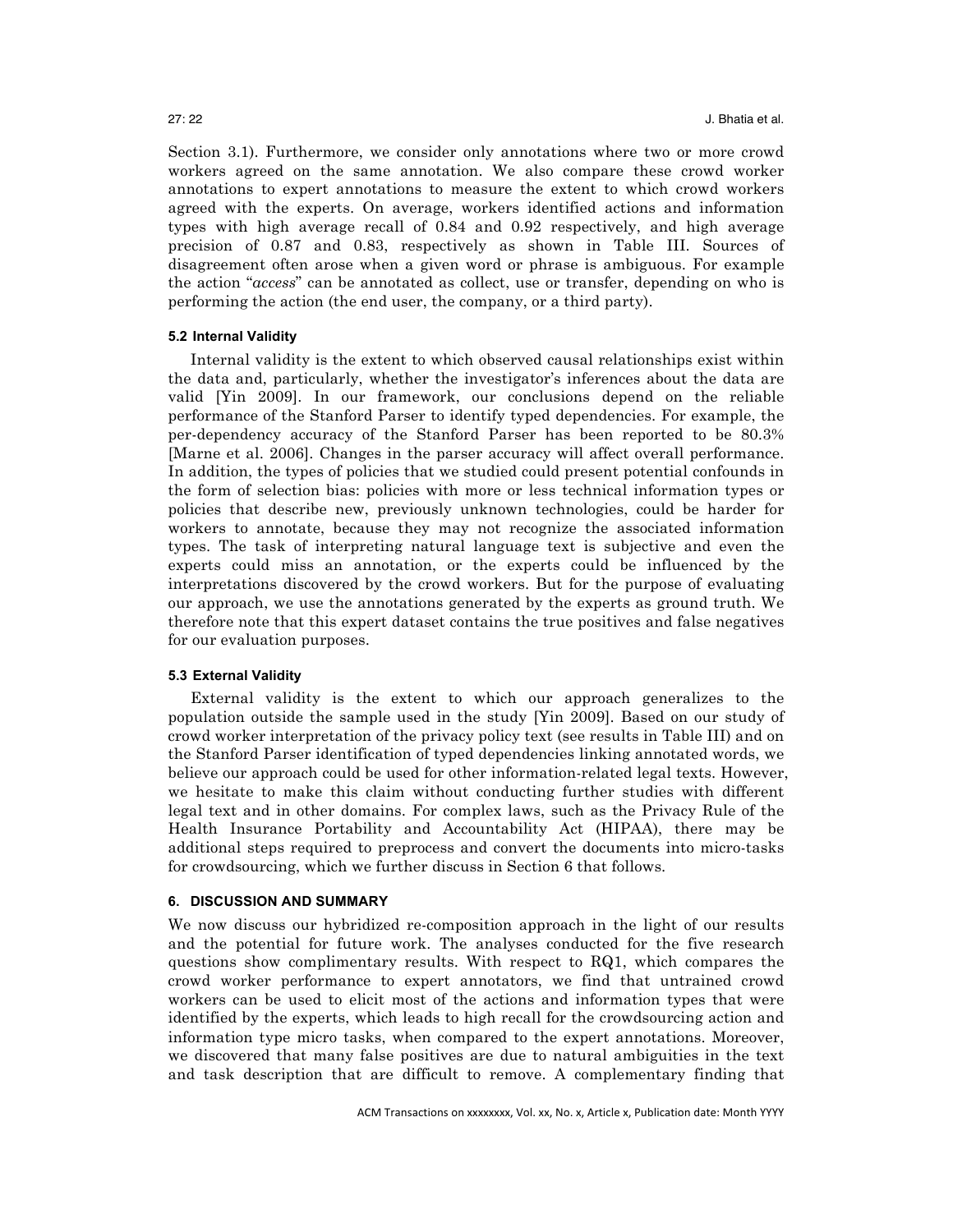answers RQ2, which asks about the performance of dependency parsing alone, suggests that context and tacit knowledge are required to identify relevant actions and information type pairs. The crowd worker annotations, which are reasonably low cost to acquire, can be used as guidance for selecting parser dependencies to identify a set of high confidence pairs. Our results also show that these high confidence pairs contain most of the true positives as compared to the expert annotations, a minimal number of false positives that the hybrid approach identifies but were not identified by the experts and omit a minimal number of false negatives, that were identified by the expert annotators but missed by the hybrid approach.

The lexicon produced mixed results with respect to RQ3, which asks about the lexicon's utility in finding missing annotations. The lexicon increased recall, but at a high cost of precision, because the lexicon lacks contextual cues to distinguish when particular action and information type phrases are true positives. In response to RQ4 about lexicon reuse and saturation, we observed that the lexicon reaches a saturation limit of between 42-84% in the domain of privacy policies, which suggests the lexicon will likely never become complete. Alternatively, the lexicon may be used to find annotations for common words and phrases that can be used to further reduce the number of tasks sent to crowd workers and thus the overall framework cost, or can be used to solicit a higher number of workers to complete the reduced number of tasks for the same cost, thus reducing the probability of false negatives.

In response to RQ5, which asks whether crowd workers can reduce these false positives, we observed an improvement in precision as we sent the selected high confidence pairs back to the crowd for acceptance or rejection. Improvements in the front end of the framework (steps 3, 4 and B1 or B2) could further reduce the number of pairs that need to be sent to the workers in step 5, further improving the overall performance.

Based on our earlier work in crowd worker goal annotations [Breaux and Schaub 2014], we estimate our target cost for extracting privacy goals from policies to be \$0.92 per statement, which is the cost of two experts to annotate the modality, information actions, information types, sources, targets and purposes. There is an additional \$0.18 to have two experts formalize a statement, which aligns with task re-composition. Our results in Section 4 yield a partial specification (excluding the purposes) that costs \$1.00 per sentence, which is still under the \$1.10 total cost per statement that we obtained with expert annotators, but which excludes the work to identify and link purposes to the goal specifications. One promising observation is that purposes are fairly sparse in the data set and conform to a particular phrase structure that may make them more amenable to automatic detection using phrase structure grammar patterns or machine learning. In addition, a significant portion of the increased cost comes from the validation task (step 5 in the Figure 1). As shown in Table XI, there are still a large number of false positives in the direct and indirect high confidence pairs. To the extent that we can reduce these false positives, we can further reduce the cost of crowd worker extraction.

In our study, we examined privacy policies, which are legal documents intended to be read by various stakeholders, including website users, customers visiting "brickand-mortar" physical stores, and by regulators. Although we cannot say with certainty, we believe that this approach could perform well on other information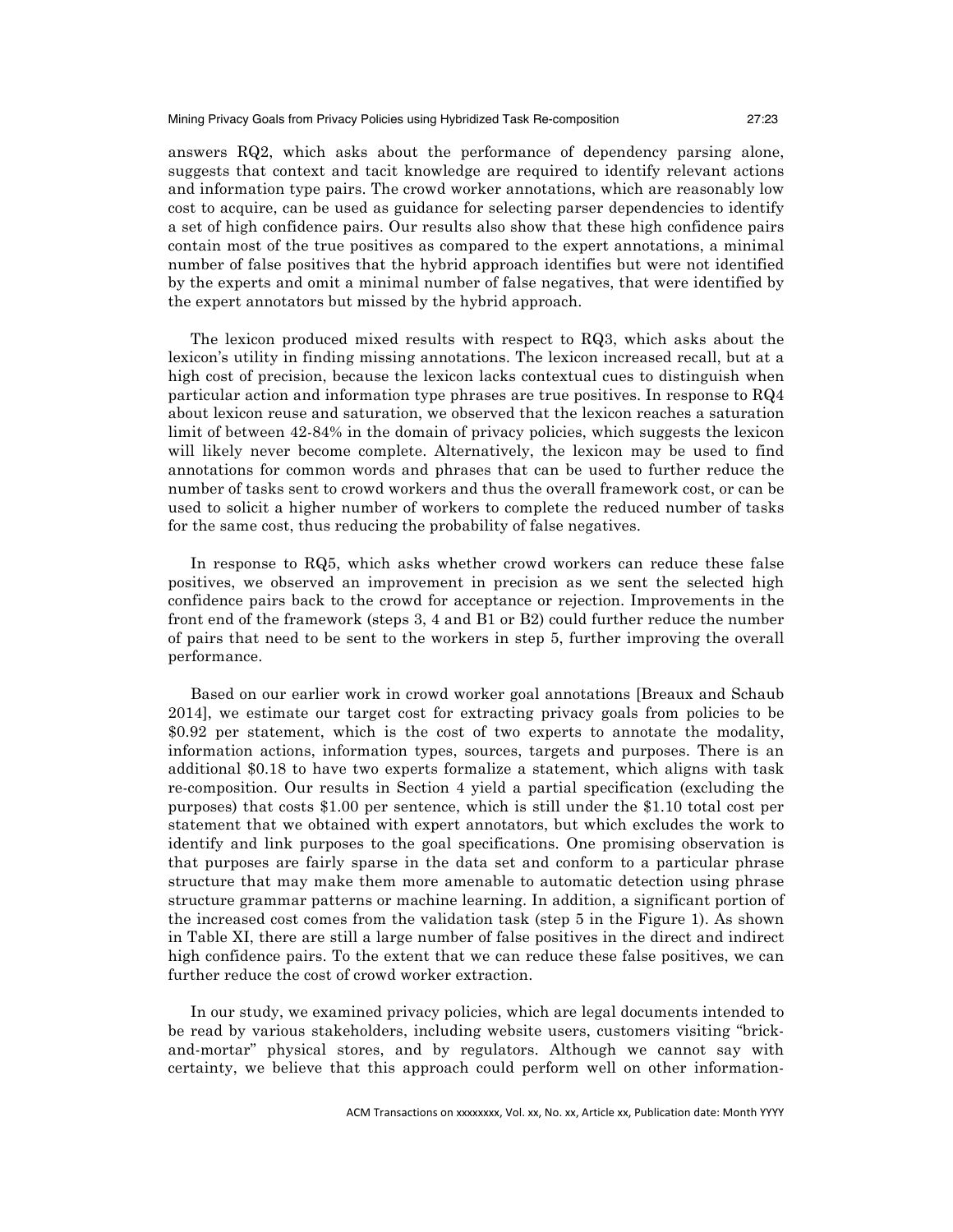related policies and laws. In steps 3 and 4 of our framework in Figure 1, we rely on crowd workers to read and interpret a text segment and to identify the actions and information types in the text. With respect to complex laws such as the Privacy Rule of the Health Insurance Portability and Accountability Act (HIPAA), our approach will be limited, because such laws rely on readers to integrate text from across multiple sections to frame the context (e.g., definitions and cross references to exceptions). Therefore, to prepare the inputs for crowd workers, a trained analyst would need to "decontextualize" the legal text by systematically integrating relevant content from related sections of the law. If successful, however, we found that the crowd workers were able to identify both the implicit (e.g.: *provide, access*) and explicit (e.g.: *collect, use, personal information*) types of actions and information types with high recall as compared to the expert annotations. This variation in language use may be more frequent in policies than in laws, in which case, crowd workers may have an easier time identifying relevant noun and verb phrases in laws. For example, the narrower and more consistent use of terminology found in laws may improve the results of step B1 in Figure 1, which consists of the automation achieved by reusing a lexicon of established terminology. The lexicon may reach better saturation across multiple laws than what we observed in policies (see Figure 6), if those laws all adopt similar terms in their regulatory codes.

In summary, we introduced and evaluated a method that combines crowdsourcing and natural language processing (NLP) to extract goals from privacy policies. The results show that crowd workers provide human interpretations that are still beyond the state of the art in NLP, and that for problems with predictable characteristics based on lexical or syntactic features, the NLP provides a cost-effective means to scale the extraction to a larger number of documents. We observed, however, that neither approach can be used by itself: the crowd workers vary in their interpretations and they are prone to miss or overlook information, whereas the NLP techniques studied cannot differentiate among the semantic cues needed to identify relevant phrases without the crowd workers. In the end, we observed that both classes of techniques are complementary and can be used to address each other's weaknesses for improved performance. While we believe this technique could be applied to other domains with similar results, future work is needed to evaluate our approach in such domains.

## **ACKNOWLEDGMENTS**

We thank Hanan Hibshi, Sepideh Ghanavati, Daniel Smullen, Sudarshan Wadkar and the CMU Requirements Engineering Lab for their helpful feedback. This research was funded by the NSF Award CNS-1330596.

# **REFERENCES**

- Russell J. Abbott. 1983. Program design by informal English descriptions. *Communications of the ACM* 26, 882-894. DOI:http://dx.doi.org/10.1145/182.358441.
- Annie I. Antón. 1997*. Goal Identification and Refinement in the Specification of Information Systems*. Ph.D. Thesis. Georgia Institute of Technology, Georgia, USA.
- Annie I. Antón and Julia B. Earp. 2004. A requirements taxonomy for reducing website privacy vulnerabilities. *Requirements Engineering Journal* 9, 3 (August 2004), 169-185. DOI:http://dx.doi.org/10.1007/s00766-003-0183-z.
- Mohammad Allahbakhsh, Boualem Benatallah, Aleksandar Ignjatovic, Hamid Reza Motahari-Nezhad, Elisa Bertino, and Schahram Dustdar. 2013. Quality Control in Crowdsourcing Systems: Issues and Directions. *IEEE Internet Computing* 17, 2 (March 2013), 76-81. DOI:http://dx.doi.org/10.1109/MIC.2013.20.

ACM Transactions on xxxxxxxx, Vol. xx, No. x, Article x, Publication date: Month YYYY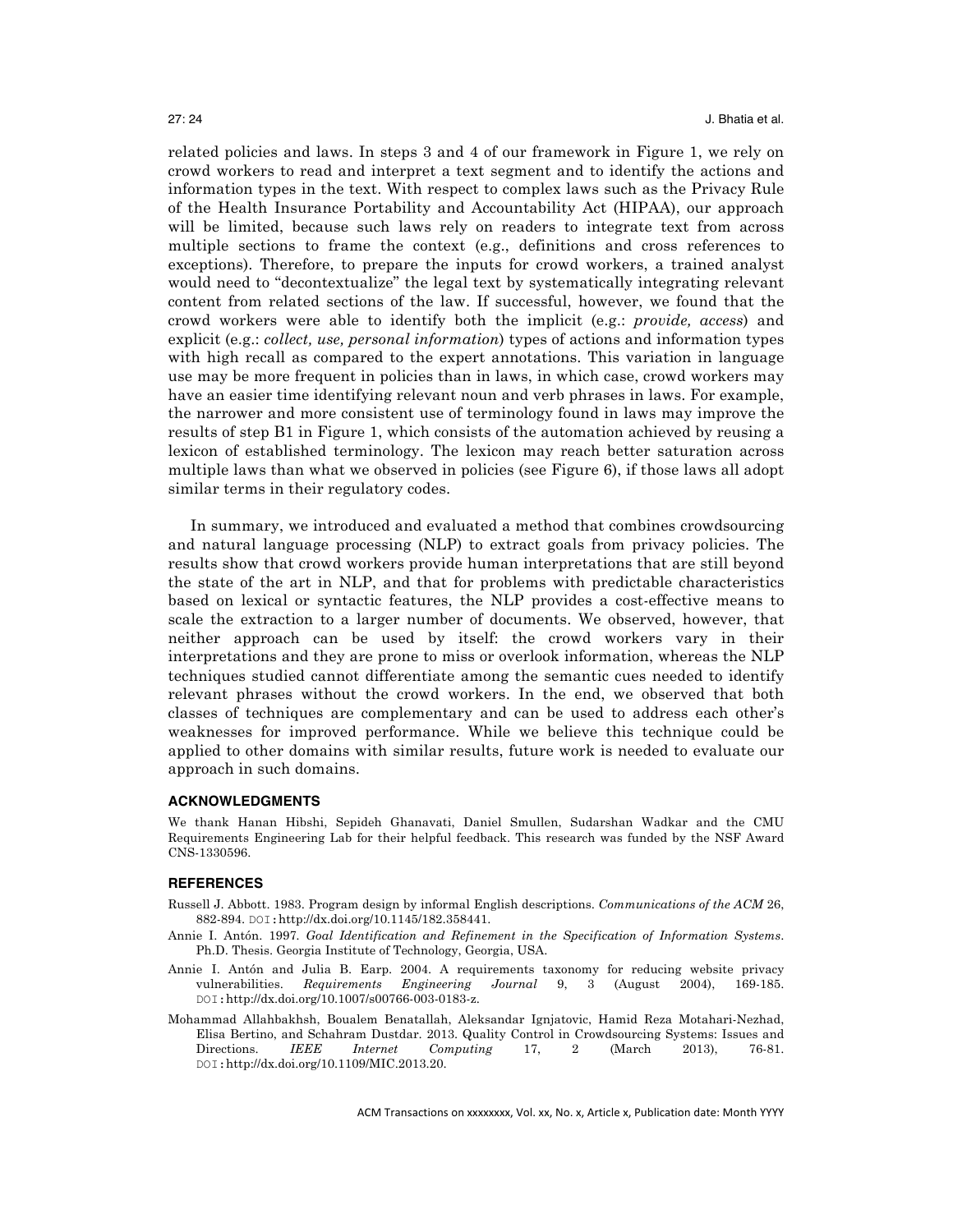- Paul André, Aniket Kittur, and Steven P. Dow. 2014. Crowd synthesis: extracting categories and clusters from complex data. In *Proceedings of the 17th ACM Conference on Computer Supported Cooperative Work and Social Computing*. ACM, New York, NY, USA, 989-998. DOI:http://dx.doi.org/10.1145/2531602.2531653.
- Daniel M. Berry, Erik Kamsties, and Michael M. Krieger. 2003. *From contract drafting to software specification: Linguistic sources of ambiguity.* Technical Report. University of Waterloo, Ontario, Canada.
- Daniel M. Berry, Ricardo Gacitua, Pete Sawyer, and Sri Fatimah Tjong. 2012. The case for dumb requirements engineering tools. In *Proceedings of the 18th International Conference on Requirements Engineering: Foundation for Software Quality*, Björn Regnell and Daniela Damian (Eds.). Springer-Verlag, Berlin, Heidelberg, 211-217. DOI:10.1007/978-3-642-28714-5\_18.
- Jaspreet Bhatia and Travis D. Breaux. 2015. Towards an Information Type Lexicon for Privacy Policies. *8th IEEE International Workshop on Requirements Engineering and Law*. IEEE Computer Society, Washington, D.C.*,* 19-24. DOI:10.1109/RELAW.2015.7330207.
- Travis D. Breaux and Florian Schaub. 2014. Scaling requirements extraction to the crowd: experiments on privacy policies. *22nd IEEE International Requirements Engineering Conference.* IEEE Computer Society, Washington, D.C*.,* 163-172*.* DOI:10.1109/RE.2014.6912258*.*
- Travis D. Breaux, Annie I. Antón, and Jon Doyle. 2008. Semantic parameterization: A process for modeling domain descriptions. *ACM Transactions on Software Engineering Methodology* 18, 2, Article 5 (November 2008), 27 pages. DOI:http://dx.doi.org/10.1145/1416563.1416565.
- Travis D. Breaux, Hanan Hibshi, and Ashwini Rao. 2014. Eddy, a formal language for specifying and analyzing data flow specifications for conflicting privacy requirements. *Requirements Engineering Journal* 19, 3 (September 2014), 281-307. DOI:http://dx.doi.org/10.1007/s00766-013-0190-7.
- Travis D. Breaux, Daniel Smullen, and Hanan Hibshi. 2015. Detecting Repurposing and Over-collection in Multi-Party Privacy Requirements Specifications. *23rd IEEE International Requirements Engineering Conference.* IEEE Computer Society, Washington, D.C.*,* 166-175. DOI:10.1109/RE.2015.7320419.
- Erik Casagrande, Selamawit Woldeamlak, Wei Lee Woon, H. H. Zeineldin, and Davor Svetinovic. 2014. NLP-KAOS for Systems Goal Elicitation: Smart Metering System Case Study. *IEEE Transactions in Software Engineering* 40, 10, 941-956. DOI:10.1109/TSE.2014.2339811.
- Michelene T. H. Chi, Paul J. Feltovich, and Robert Glaser. 1981. Categorization and representation of physics problems by experts and novices. *Cognitive Science* 5, 2, 121–152. DOI:10.1207/s15516709cog0502\_2
- Anne Dardenne, Axel van Lamsweerde, and Stephen Fickas. 1993. Goal-directed requirements acquisition. In *Selected Papers of the Sixth International Workshop on Software Specification and Design*, M. Sintzoff, C. Ghezzi, and G.-C. Roman (Eds.). Elsevier Science Publishers B. V., Amsterdam, The Netherlands, The Netherlands, 3-50. DOI:10.1016/0167-6423(93)90021-G
- Nguyen Q. V. Hung, Nguyen T. Tam, Lam N. Tran, and Karl Aberer. 2013. An evaluation of aggregation techniques in crowdsourcing. *Web Information Systems Engineering.* Springer Berlin Heidelberg, 1- 15. DOI:10.1007/978-3-642-41154-0\_1
- Silvia Ingolfo, Ivan Jureta, Alberto Siena, Anna Perini, and Angelo Susi. 2014. Nòmos 3: Legal compliance of roles and requirements. *Conceptual Modeling LNCS* 8824: 275-288. DOI:10.1007/978-3-319-12206- 9\_22
- John S. Justeson and Slava M. Katz, 1995. Technical terminology: some linguistic properties and an algorithm for identification in text. In *Natural Language Engineering* 1, 1, 9-27. DOI:10.1017/S1351324900000048
- Erik Kamsties. 2006. Understanding Ambiguity in Requirements Engineering. *Engineering and Managing Software Requirements*. Springer, The Netherlands, 245–266. DOI:10.1007/3-540-28244- 0\_11
- Aniket Kittur, Boris Smus, Susheel Khamkar, and Robert E. Kraut. 2011. CrowdForge: crowdsourcing complex work. In *Proceedings of the 24th Annual ACM Symposium on User interface Software and Technology*. ACM, New York, NY, USA, 43-52. DOI:http://dx.doi.org/10.1145/2047196.2047202
- Leonid Kof. 2004. Natural language processing for requirements engineering: Applicability to large requirements documents. In *Proceedings of the 19th International Conference on Automated Software Engineering Workshops,* 91–102.
- Soo L. Lim and Anthony Finkelstein. 2012. StakeRare: Using social networks and collaborative filtering for large-scale requirements elicitation. *IEEE Transactions on Software Engineering* 38, 3, 707-735. DOI:http://dx.doi.org/10.1109/TSE.2011.36.

ACM Transactions on xxxxxxxx, Vol. xx, No. xx, Article xx, Publication date: Month YYYY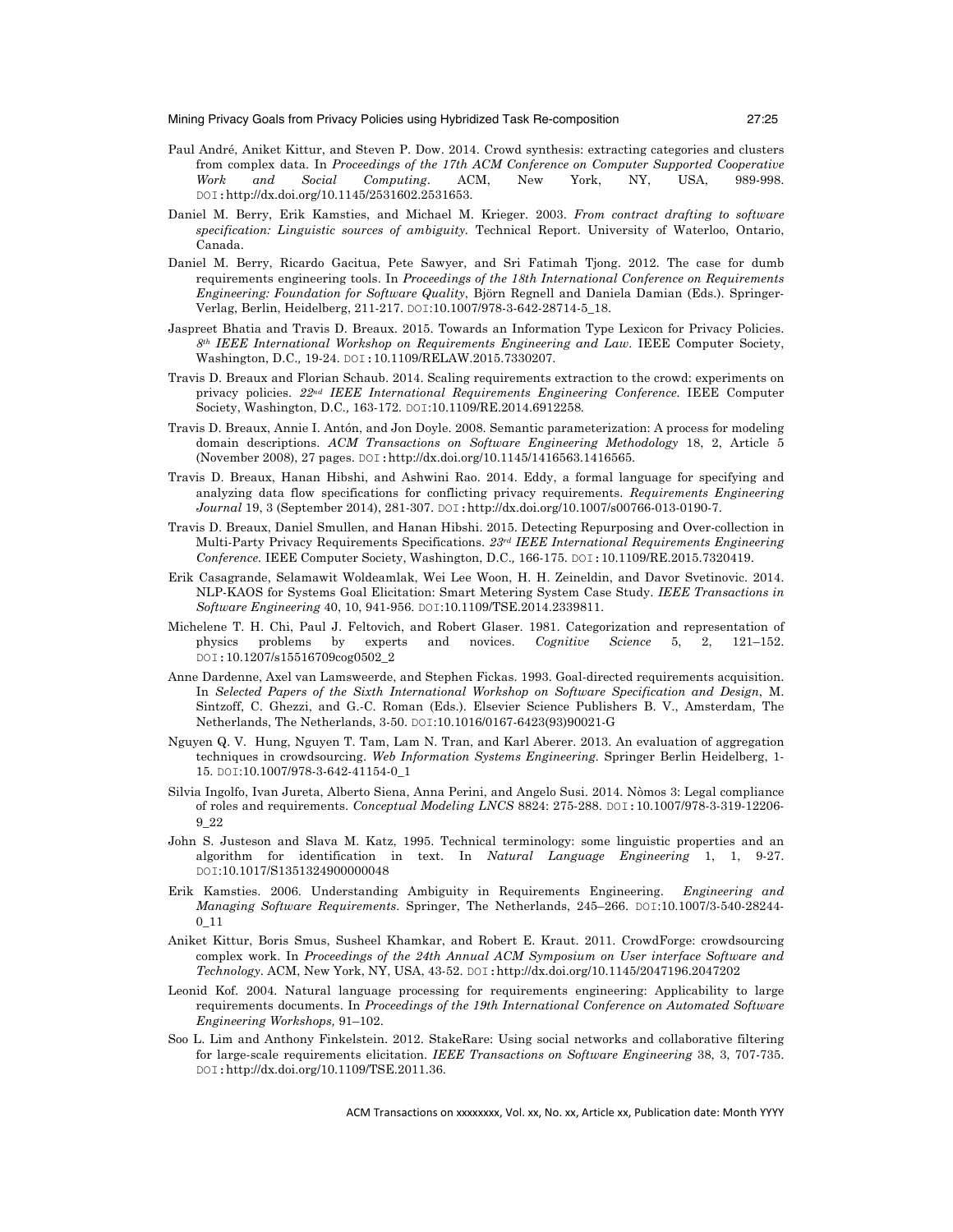- Jialiu Lin, Shahriyar Amini, Jason I. Hong, Norman Sadeh, Janne Lindqvist, and Joy Zhang. 2012. Expectation and purpose: understanding users' mental models of mobile app privacy through crowdsourcing. In *Proceedings of the 2012 ACM Conference on Ubiquitous Computing*. ACM, New York, NY, USA, 501-510. DOI:http://dx.doi.org/10.1145/2370216.2370290
- Lin Liu, Tianying Li, and Xiaoxi Kou. 2014. Eliciting relations from natural language requirements documents based on linguistic and statistical analysis. *38th IEEE Annual Computer Software and Applications Conference*, 191-200. DOI:10.1109/COMPSAC.2014.27
- Jeremy C. Maxwell and Annie Antón. 2009. Developing production rule models to aid in acquiring requirements from legal texts. *17th IEEE International Requirements Engineering Conference.* IEEE Computer Society, Washington, D.C., 101-110. DOI:10.1109/RE.2009.21.
- Aleecia M. McDonald and Lorrie F. Cranor. 2008. The Cost of Reading Privacy Policies. *I/S: A Journal of Law and Policy for the Information Society* 4, 3, 540-565.
- Marie-Catherine de Marneffe, Bill MacCartney, and Christopher D. Manning. 2006. Generating typed dependency parses from phrase structure parses. In *Proceedings of International Conference on Language Resources and Evaluation,* 449-454.
- Paul N. Otto, Annie I. Anton, and David L. Baumer. 2007. The ChoicePoint Dilemma: How Data Brokers Should Handle the Privacy of Personal Information. *IEEE Security and Privacy* 5, 5, 15-23. DOI:10.1109/MSP.2007.126
- Daniel Popescu, Spencer Rugaber, Nenad Medvidovic and Daniel M. Berry. 2008. Reducing ambiguities in requirements specifications via automatically created object-oriented models. In *Innovations for Requirement Analysis. From Stakeholders' Needs to Formal Designs*, Barbara Paech and Craig Martell (Eds.). Lecture Notes In Computer Science, Vol. 5320. Springer-Verlag, Berlin, Heidelberg 103-124. DOI:http://dx.doi.org/10.1007/978-3-540-89778-1\_10.
- Elda Paja, Fabiano Dalpiaz, and Paolo Giorgini. 2015. Modeling and reasoning about security requirements in socio-technical systems. *Data Knowledge Engineering* 98, C, 123-143. DOI:http://dx.doi.org/10.1016/j.datak.2015.07.007.
- Alexander J. Quinn and Benjamin B. Bederson. 2011. Human computation: a survey and taxonomy of a growing field. In *Proceedings of the SIGCHI Conference on Human Factors in Computing Systems*. ACM, New York, NY, USA, 1403-1412. DOI:http://dx.doi.org/10.1145/1978942.1979148.
- J.R. Reidenberg, T.D. Breaux, L.F. Cranor, B. French, A. Grannis, J.T. Graves, F. Liu, A.M. McDonald, T.B. Norton, R. Ramanath, N.C. Russell, N. Sadeh, F. Schaub. 2015. Disagreeable Privacy Policies: Mismatches between Meaning and Users' Understanding. *Berkeley Technology Law Journal* 30, 1, 39-88.
- Eleanor Rosch, Carolyn B. Mervisa, Wayne D Gray, David M Johnson, and Penny Boyes-Braem. 1976. Basic objects in natural categories. *Cognitive Psychology* 8, 3, 382–439. DOI:10.1016/0010- 0285(76)90013-X
- Marta Sabou, Kalina Bontcheva, and Arno Scharl. 2012. Crowdsourcing research opportunities: lessons from natural language processing. In *Proceedings of the 12th International Conference on Knowledge Management and Knowledge Technologies.* ACM, New York, NY, USA, Article 17, 8 pages. DOI:http://dx.doi.org/10.1145/2362456.2362479.
- Patrick Shafto and John D. Coley. Development of categorization and reasoning in the natural world: Novices to experts, naive similarity to ecological knowledge. *Journal of Experimental Psychology: Learning Memory and Cognition* 29, 4, 641-649. DOI:10.1037/0278-7393.29.4.641.
- Rion Snow, Brendan O'Connor, Daniel Jurafsky, and Andrew Y. Ng. 2008. Cheap and fast-but is it good?: Evaluating non-expert annotations for natural language tasks. In *Proceedings of the Conference on Empirical Methods in Natural Language Processing*. Association for Computational Linguistics, Stroudsburg, PA, USA, 254-263.
- James W. Tanaka and Marjorie Taylor. 1991. Object categories and expertise: Is the basic level in the eye of the beholder?. *Cognitive Psychology* 23, 3, 457–482.
- Vasilis Verroios and Michael S. Bernstein. 2014. Context trees: crowdsourcing global understanding from local views. In *2nd AAAI Conference on Human Computation and Crowdsourcing,* 210-219.
- Wesley Willett, Jeffrey Heer, and Maneesh Agrawala. 2012. Strategies for crowdsourcing social data analysis. In *Proceedings of the SIGCHI Conference on Human Factors in Computing Systems*. ACM, New York, NY, USA, 227-236. DOI:http://dx.doi.org/10.1145/2207676.2207709.
- Hui Yang, Alistair Willis, Anne De Roeck, and Bashar Nuseibeh. 2010. Automatic detection of nocuous coordination ambiguities in natural language requirements. In *Proceedings of the IEEE/ACM International Conference on Automated Software Engineering*. ACM, New York, NY, USA, 53-62. DOI:http://dx.doi.org/10.1145/1858996.1859007.

ACM Transactions on xxxxxxxx, Vol. xx, No. x, Article x, Publication date: Month YYYY